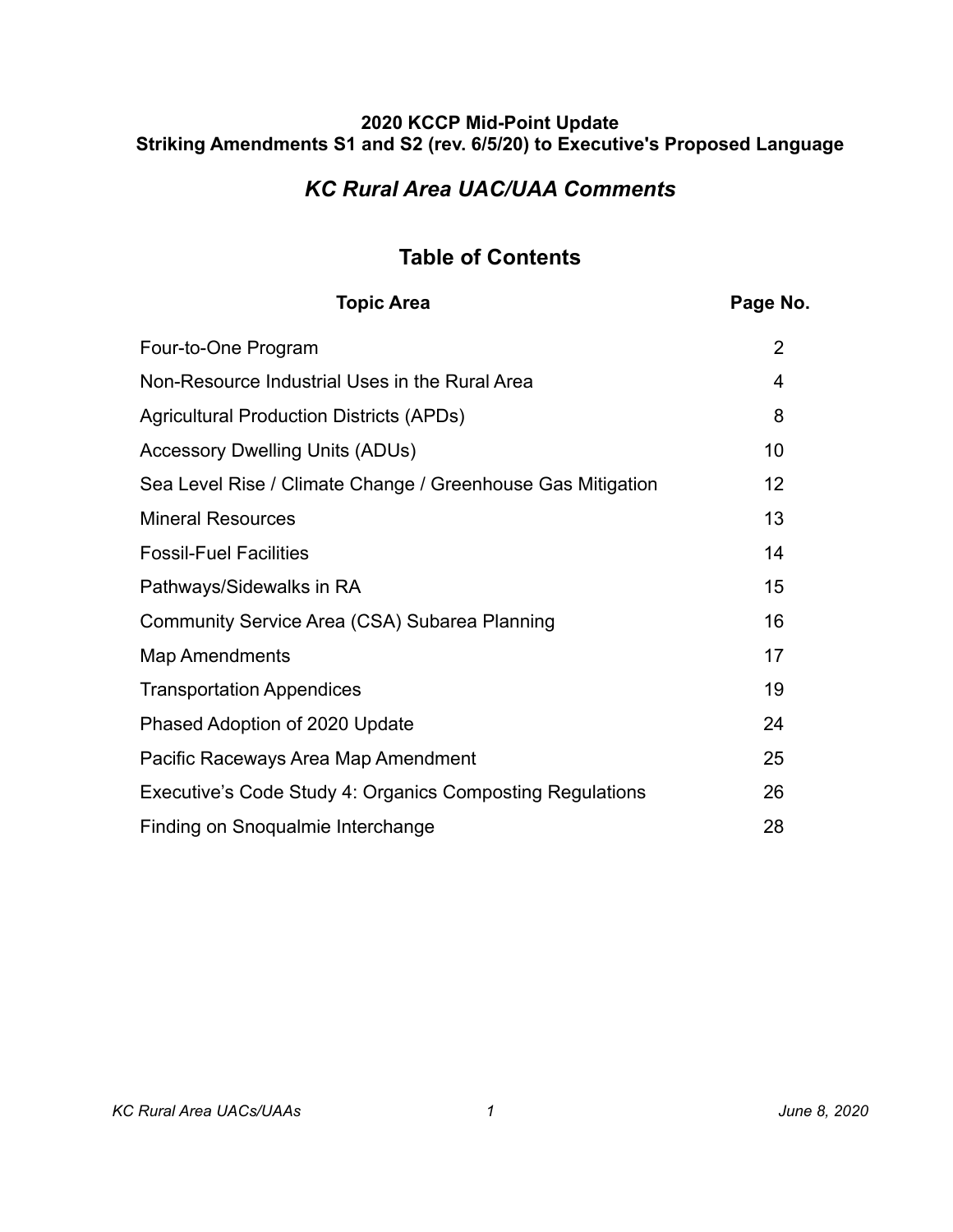## *KC Rural Area UAC/UAA Comments*

## <span id="page-1-0"></span>**Four-to-One Program**

S1: *"Allows a reduced open space dedication/ratio if the proposal includes a property qualifying as high conservation value or provides affordable housing….Allows roads within the open space or rural area if allowing that would provide an ecological benefit."* 

**Both of these new statements could make this open to a wide range of interpretation, if one is determined to secure a reduced open space dedication ratio. Further, for** *"high conservation value property"* **the County should not accept a** *lesser* **amount of protection instead of the full 4:1 ratio, as these are the**  *most* **important lands needing protection. Consequently, the County should**  *maximize* **their conservation and not accept a** *lesser* **proportion while allowing more of the land to get developed in urban density.**

S2 Policy Wording:

*"U-185 — Through the Four-to-One Program, King County shall actively pursue dedication of open space along the original Urban Growth Area line adopted in the 1994 King County Comprehensive Plan. Through this program, one acre of Rural Area zoned land may be added to the Urban Growth Area for residential development in exchange for a dedication to King County of four acres of permanent open space. ((Land added to the Urban Growth Area for drainage facilities that are designed as mitigation to have a natural looking visual appearance in support of its development, does not require dedication of permanent open space.)) In some cases, such as for provision of affordable housing or for protection of properties eligible as high conservation value properties, the County may approve modifications to the four-toone ratio. The total area added to the Urban Growth Area as a result of the Four-to-One Program shall not exceed 4,000 acres."*

**We have several questions:** 

- **What would be the** *"modifications to the four-to-one ratio"***? We need to see specific definitions of such** *"modifications"* **before lending any support here.**
- **Why would the County accept <4:1 for any lands that are** *"high conservation value"* **lands?**
- **Why is the 1994 UGA used as a basis?**
- **What is the scientific/technical basis for the 4,000-ac maximum and is that in perpetuity?**
- **Why can so high a maximum amount of land be added to the UGA? How close is the County to its 4,000-ac maximum?**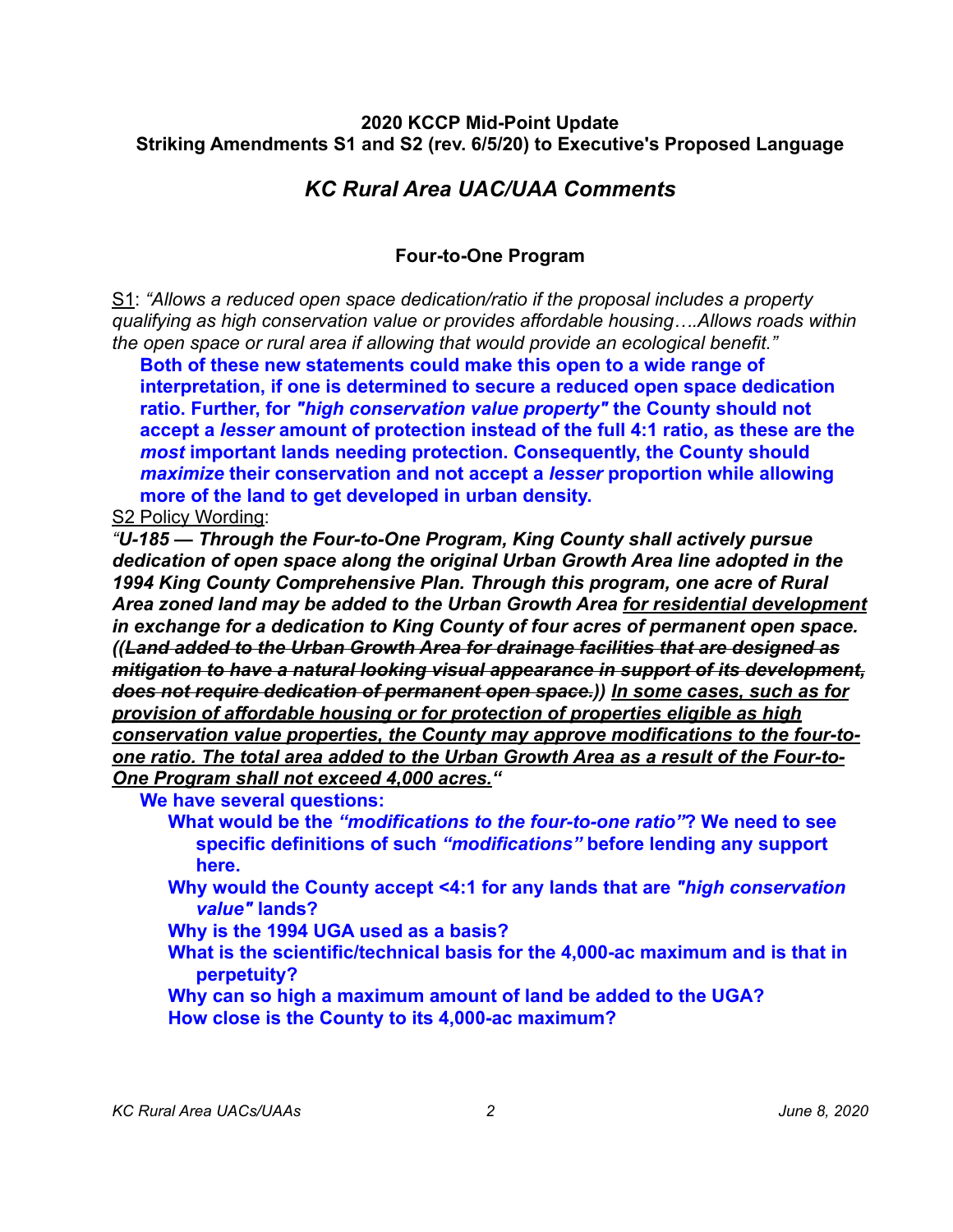# *KC Rural Area UAC/UAA Comments*

S2: *"Modifies U-189 to clarify that allowance for roads to be outside the urban area is roads serving the urban portion are in the urban area "to the maximum extent feasible," and that the language regarding protection of critical areas and ecological benefits is an example of a project that could meet that criteria."* 

S2 Policy Wording:

*"U-189 — ….Roads that support the urban development shall, to the maximum extent feasible, be located within the urban portion of the development; for example, the County may allow roads to be located outside of the urban portion of the development to protect critical areas or for other ecological benefit."*

**There must be strong rules in place to ensure that such decisions are based on science and not politics.** 

S1: *"Specifies the process based on the results of the Executive's recommendation on the proposal in the docket request. If the Executive is supportive, the proposal is processed as a land use map amendment to the KCCP and included in a future update. If the Executive is not supportive or does not provide a recommendation, the proponent may petition the Council, and if the Council adopts a motion, the Executive will work with the proponent to move the proposal forward, based on the timing identified in the motion."* 

**The Executive's words should be retained.**

S1: *"For proposals not adjacent to an incorporated area or where the City or Town does not agree to annex the urban portion, requires a timeframe for preliminary plat application for the urban portion and requires open space dedication at the time of final plat approval. If the proponent does not pursue urban development within the specified timeframes, the property is required to be reverted back to rural at the next midpoint or eight-year KCCP update."* 

**This puts a time limit for non-UGA-adjacent parcels. We don't believe the 4:1 program should ever** *accept* **non-UGA-adjacent parcels.** 

S2 Policy Wording:

*"U-190a — For Four-to-One proposals adjacent to an incorporated area, approval of a Four-to-One proposal should be coordinated with the adjacent city or town, and strive to achieve an interlocal agreement with the adjacent city or town for annexation of the urban portion of the proposal."*

**The County should not simply** *"strive"* **for annexation, but insist upon it. Also, again, we don't believe the 4:1 program should ever** *accept* **non-UGA-adjacent parcels.**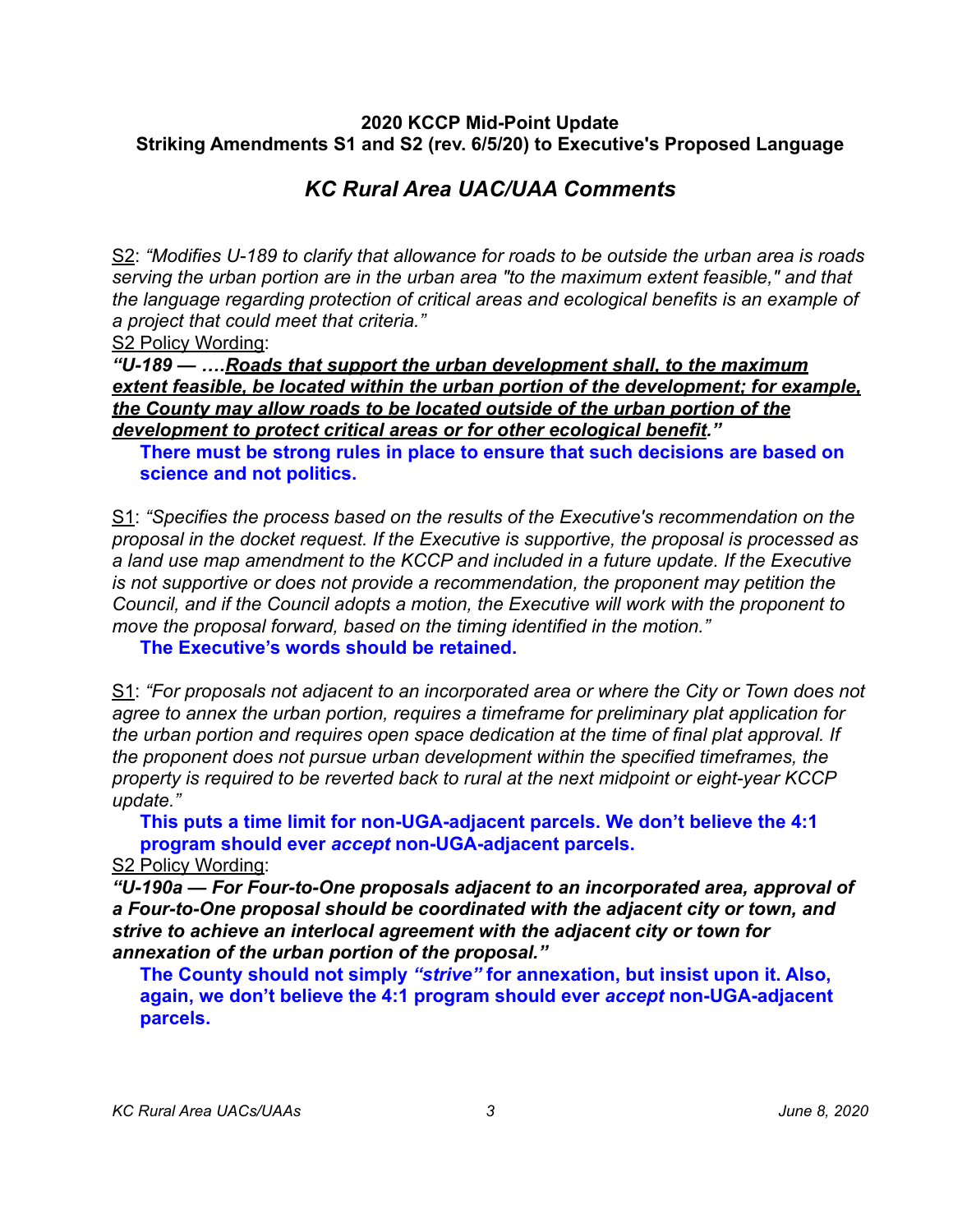# *KC Rural Area UAC/UAA Comments*

## <span id="page-3-0"></span>**Non-Resource Industrial Uses in the Rural Area**

S1: No change to Executive's recommendation to *"(m)odif(y) policies so that new Industrial zoned property would not be permitted in the rural area."* 

#### **We agree.**

S2:*"Modifies Policy R-512 to limit new industrial-zoned lands to existing sites or those that have long been used for industrial or comparable purposes with similar impacts. Includes language from Policy R-515 (which is deleted) on nonconforming uses in Policy R-512."*  S2 Policy Wording:

*"R-512 — ((The creation of new)) Industrial-zoned lands in the Rural Area shall be limited to existing sites or those that have long been used for industrial or comparable purposes with similar impacts, ((do not have potential for conversion to residential use due to a historic designation and that may be accessed directly from State Route 169)) in order to reduce pressure for growth, limit impacts on nearby natural resources and functions, and avoid the need for infrastructure extensions. Existing industrial uses in the Rural Area zone that do not qualify to be zoned Industrial may continue if they are permitted uses or legal, nonconforming uses."*

**We agree , but such facilities must not be allowed to expand their operations. Industrial-zoned parcels (beyond the three existing I-zoned parcels) have no place in the Rural Area; nor do industrial-scaled facilities.** 

*"R-516 Existing isolated industrial sites in the Rural Area with Industrial zoning shall not be expanded and any new industrial uses shall conform with the requirements in Policy R-514."*

**We do** *not* **see Policy R-516 that was included in the KC Executive's 9/30/19 recommended plan. It is important that such sites** *not* **be allowed to expand further in the Rural Area. The following is our extensive Policy Analyses on R-512 thru R-516 which accompanied our July 31, 2019, Joint Comments on the Executive's PRD. In the** *Public Comment and Response Report* **the Executive stated the following in relation to our Comments:** *"The Executive agrees with the spirit behind this comment and has revised the language in the Executive's Recommended Plan accordingly"* **and Analysis** *"King County appreciates this analysis. Please see previous response about edits included in the Executive's Recommended Draft."* **So, why does it appear that the Executive's recommended Policy R-516 is being dropped? To be clear: Industrial-zoned parcels (beyond the three existing I-zoned parcels) have no place in the Rural Area; nor do industrialscaled facilities.**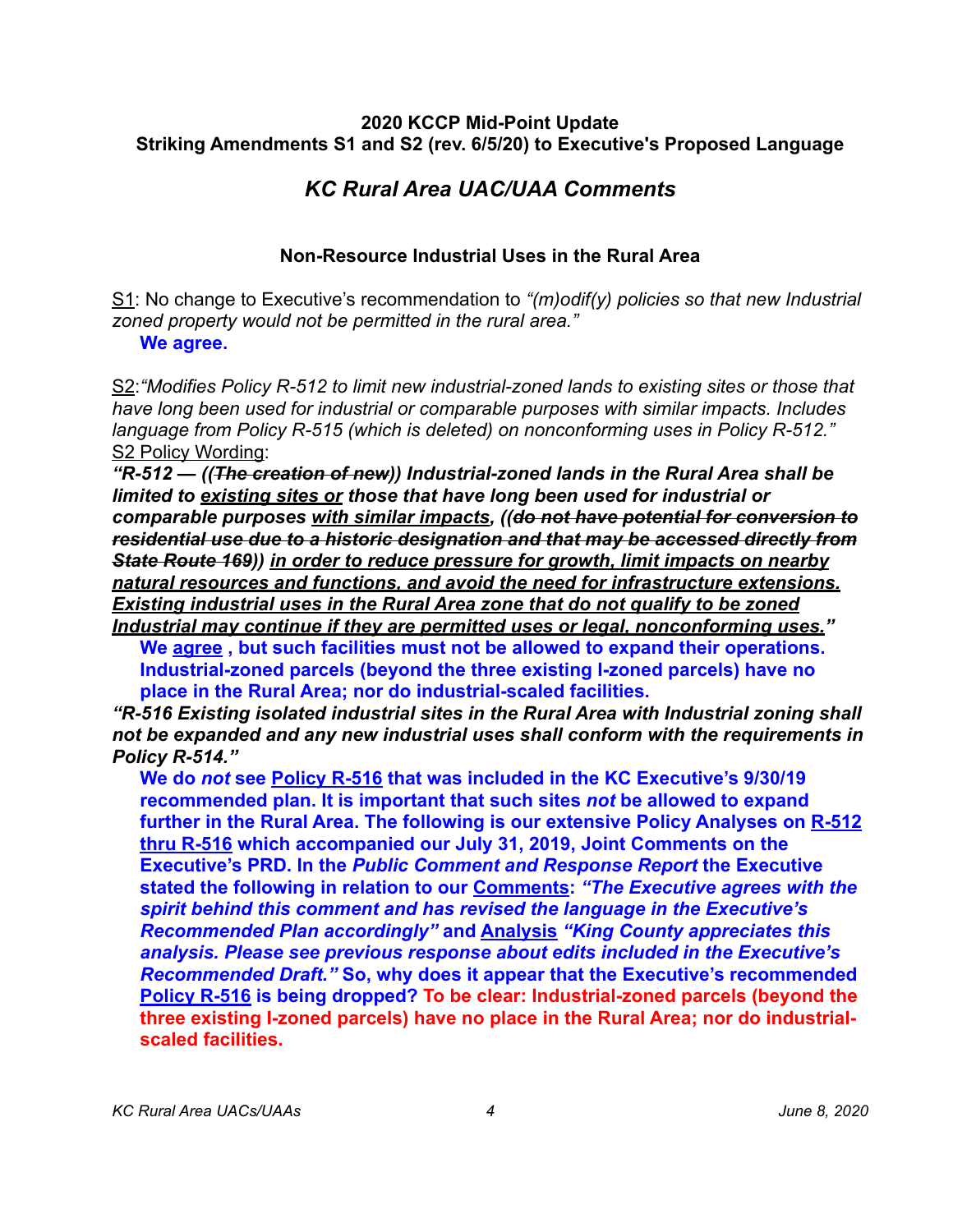# *KC Rural Area UAC/UAA Comments*

# *A n a l y s i s*

## **RELEVANT LAW**

1. **RCW 36.70A.130(1)(d)**: *"Any amendment of or revision to a comprehensive land use plan shall conform to this chapter."* 

2. **RCW 36.70A.011**: "*The legislature finds that this chapter is intended to recognize the importance of rural lands and rural character to Washington's economy, its people, and its environment, while respecting regional differences. Rural lands and rural-based economies enhance the economic desirability of the state, help to preserve traditional economic activities, and contribute to the state's overall quality of life. . . . [T]he legislature finds that in defining its rural element under RCW 36.70A.070(5), a county should foster land use patterns and develop a local vision of rural character that will: Help preserve rural-based economies and traditional rural lifestyles; encourage the economic prosperity of rural residents; foster opportunities for small-scale, rural-based employment and self-employment; permit the operation of rural-based agricultural, commercial, recreational, and tourist businesses that are consistent with existing and planned land use patterns; be compatible with the use of the land by wildlife and for fish and wildlife habitat; foster the private stewardship of the land and preservation of open space; and enhance the rural sense of community and quality of life."* (**Emphases** added.)

3. **RCW 36.70A.030(16)**: *" 'Rural character' refers to the patterns of land use and development established by a county in the rural element of its comprehensive plan:* 

*(a) In which open space, the natural landscape, and vegetation predominate over the built environment;* 

*(b) That foster traditional rural lifestyles, rural-based economies, and opportunities to both live and work in rural areas;* 

*(c) That provide visual landscapes that are traditionally found in rural areas and communities;* 

*(d) That are compatible with the use of the land by wildlife and for fish and wildlife habitat;* 

*(e) That reduce the inappropriate conversion of undeveloped land into sprawling, lowdensity development;* 

*(f) That generally do not require the extension of urban governmental services; and* 

*(g) That are consistent with the protection of natural surface water flows and groundwater and surface water recharge and discharge areas."* 

*KC Rural Area UACs/UAAs 5 June 8, 2020*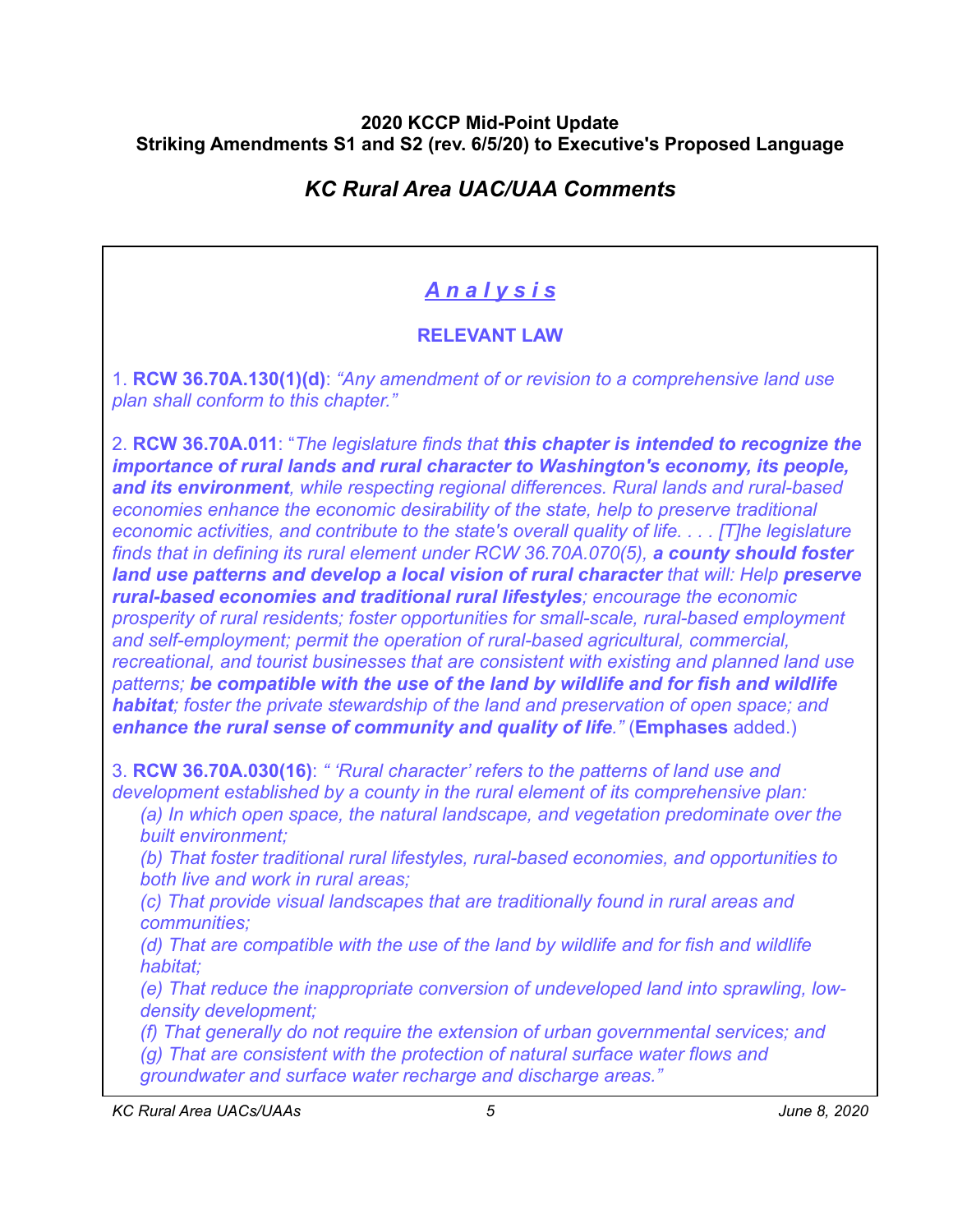# *KC Rural Area UAC/UAA Comments*

4. **RCW 36.70A.115(1)**: *"Counties and cities that are required or choose to plan under RCW 36.70A.040 shall ensure that, taken collectively, adoption of and amendments to their comprehensive plans and/or development regulations provide sufficient capacity of land suitable for development within their jurisdictions to accommodate their allocated housing and employment growth, including the accommodation of, as appropriate, the medical, governmental, educational, institutional, commercial, and industrial facilities related to such growth, as adopted in the applicable countywide planning policies and consistent with the twenty-year population forecast from the office of financial management."* 

## **RELEVANT KING COUNTY PLANNING POLICIES**

5. 2012 King County Comprehensive Planning Policies (as amended June 25, 2016):

*"DEVELOPMENT PATTERNS: The policies [DP-x] in this chapter address the location, types, design and intensity of land uses that are desired in King County and its cities. They guide implementation of the vision for physical development within the county."* 

*"DP-1 All lands within King County are designated as: Urban land within the Urban Growth Area, where new growth is focused and accommodated; Rural land, where farming, forestry, and other resource uses are protected, and very low-density residential uses, and small-scale non- residential uses are allowed; or Resource land, where permanent regionally significant agricultural, forestry, and mining lands are preserved."* 

*"DP-34 Concentrate manufacturing and industrial employment within countywide designated Manufacturing/Industrial Centers. The Land Use Map in Appendix 1 shows the locations of the designated Manufacturing/Industrial Centers."* 

*"DP-50 Except as provided in Appendix 5 (March 31, 2012 School Siting Task Force Report), limit new nonresidential uses located in the Rural Area to those that are demonstrated to serve the Rural Area, unless the use is dependent upon a rural location. Such uses shall be of a size, scale, and nature that is consistent with rural character."* 

## **RELEVANT FACTS**

6. 2020 KCCP PRD (pp.5-6):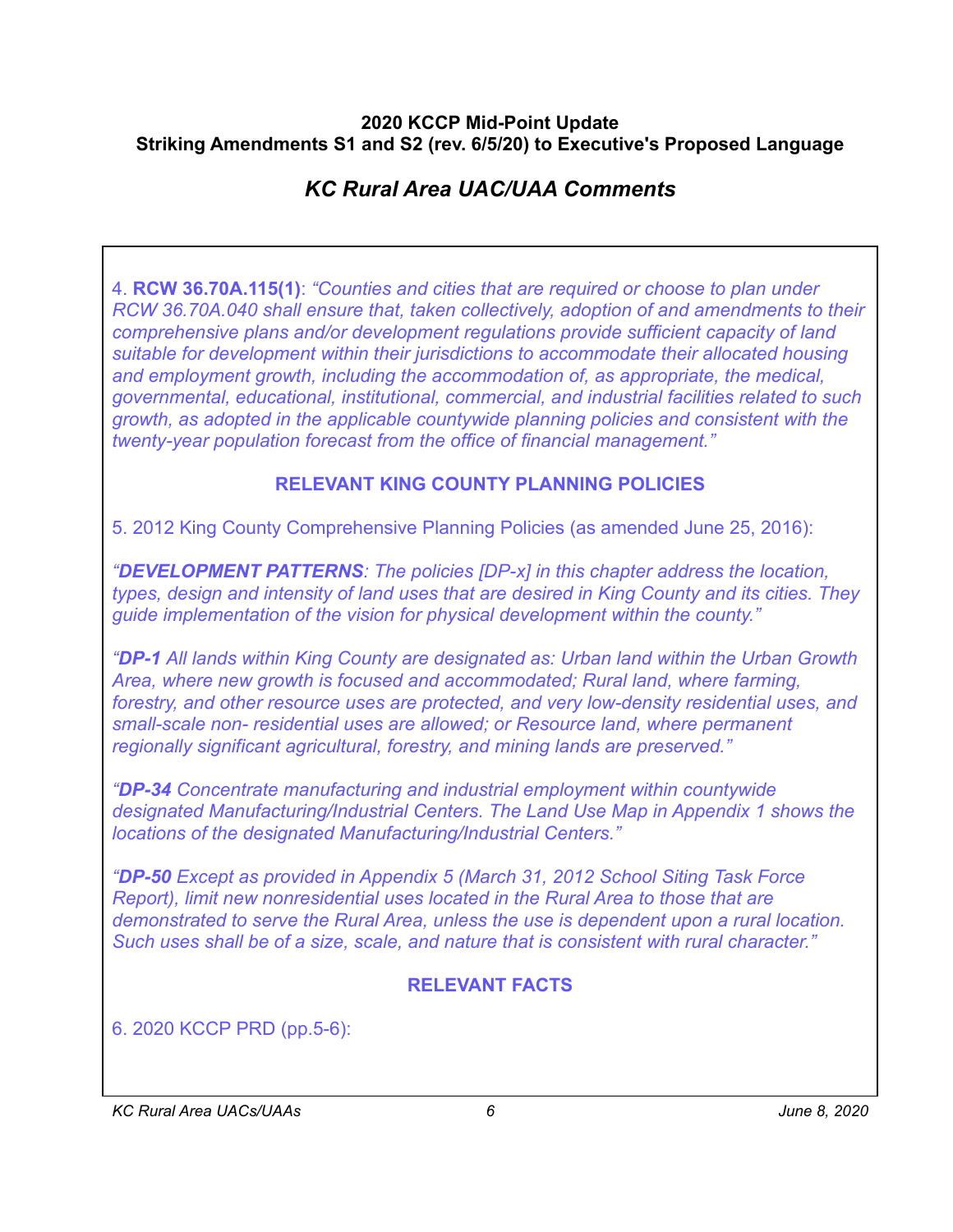# *KC Rural Area UAC/UAA Comments*

*"As part of its review of the Comprehensive Plan, King County, together with its cities, published the 2007 King County Buildable Lands Report and updated it in 2014. Ratified in 2015, the report fulfills the requirements of the Growth Management Act for the county and its cities to evaluate every eight years whether there is sufficient suitable land to accommodate the projected countywide population. The Buildable Lands Report represents a mid-course check on achievement of Growth Management Act goals. The focus of the evaluation is on the designated urban areas of King County and growth targets for those areas as established in the Countywide Planning Policies.* 

*Based on data from 2006 through 2011, the 2014 Buildable Lands Report evaluated the actual housing constructed, densities of new residential development, and the amount of actual land developed for commercial and industrial uses within the Urban Growth Area. Based on that data, it projected that there is a sufficient amount of land within the Urban Growth Area to accommodate housing, commercial and industrial uses through 2031 and beyond. Additional discussion and policies can be found in Chapter 12, Implementation, Amendments and Evaluation."* (**Emphases** added.)

## **APPLICATION OF LAW AND FACTS TO PROPOSED 2020 KCCP PRD**

7. PSRC VISION 2050 Draft SEIS at Section 2.4.2 identifies and designates the Manufacturing/Industrial Centers. Figure 2.4-4 shows the designated manufacturing/ industrial centers. *See also* PSRC *Industrial Lands Analysis* (March 2015). None of the properties adjoining SR 169 identified in the 2020 KCCP PRD in the amended Policy R-512 are identified as manufacturing/industrial centers. The inclusion of these lands for industrial use in the rural area is inconsistent with the KC Comprehensive Planning Policies and violates the GMA.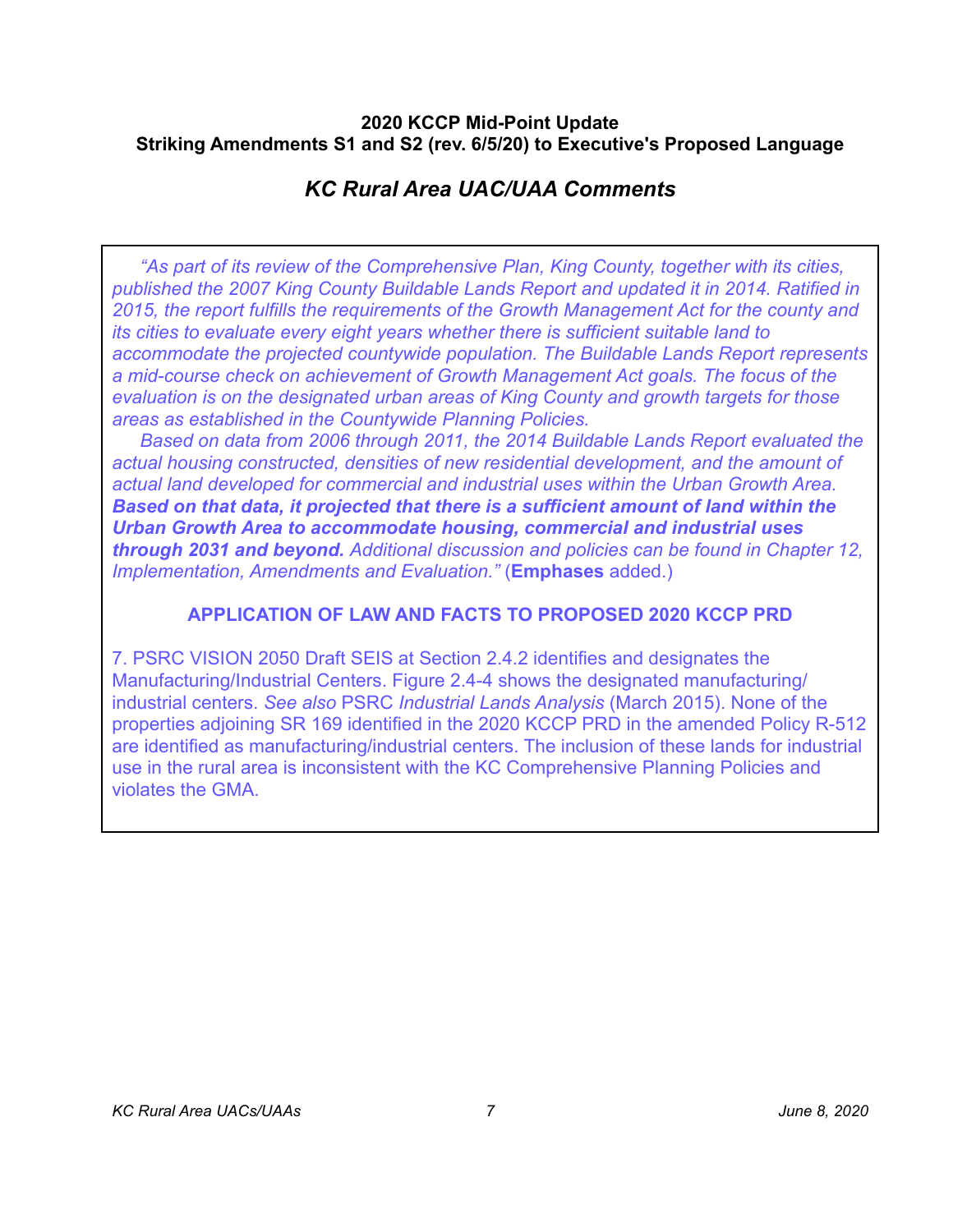## *KC Rural Area UAC/UAA Comments*

## <span id="page-7-0"></span>**Agricultural Production Districts (APDs)**

S1: Clarifies when public infrastructure may intrude into an APD: *"Modifies policies so that regional public infrastructure may intrude into an APD when necessary and minimizes disruptions to agricultural activities."* 

**The Executive allowed such intrusions** *"if they meet regional needs."* **S1 allows such intrusions** *"when necessary and minimizes disruptions to agricultural activities."* **Language such as:** *"regional needs," "when necessary,"* **or**  *"minimizes disruptions"* **should be better defined as each of these are subject to wide interpretation. As an example of concern here, the Sammamish Valley has been targeted numerous times for significant expansion of SR-202 and for extension of Willows Road, both of which would present significant intrusions into the Rural Area. Any expansion of SR-202 would almost certainly affect the APD. The on-and-off-again expansion plans for SR-169 present another example of concern for impacts to the APD in SE King County. Our precious** *"designated agricultural resource"* **lands within King County's APDs need the highest levels of protection if they are to functionally survive into a future in which their value will certainly continue to grow. This statement of purpose is contrary to a long-term goal of agricultural preservation and contradicts itself in the process. If we are serious about** *"minimizing disruptions to agricultural activities,"* **we will plan our**  *"regional public infrastructure"* **around our APDs, not over them.** 

S1: Agrees with Executive's proposal for: "*mitigation for intrusion into the APD for public facilities and infrastructure is required within the same APD at a 1 to 1 ratio, in another APD at a 1.5 to 1 ratio, or in-lieu fee at a 2 to 1 ratio."*

**We are opposed to these added provisions. The existing 1:1 ratio is intended to preserve the precious** *"designated resource"* **lands in each APD. The 1.5:1 proposal would threaten our APDs (e.g., in the Sammamish Valley and the Green River Valley), which are under the most development pressure and which have the most value for the open space they provide close to the County's Urban areas. These added provisions would almost certainly result in taking acreage out of these APDs and shifting them to the County's more far-flung areas. Even more threatening is the** *"in-lieu fee on a 2:1 ratio."* **This would simply allow APD land to be bought outright and converted to other uses. These proposals would have the short-term effect of fueling a speculative run on A-zoned land, driving up the price of farmland farther above what an agricultural enterprise can afford. It must be remembered that farmland is irreplaceable. Once it is gone it is gone and soils suitable for farming are not a commodity. The County already has made a**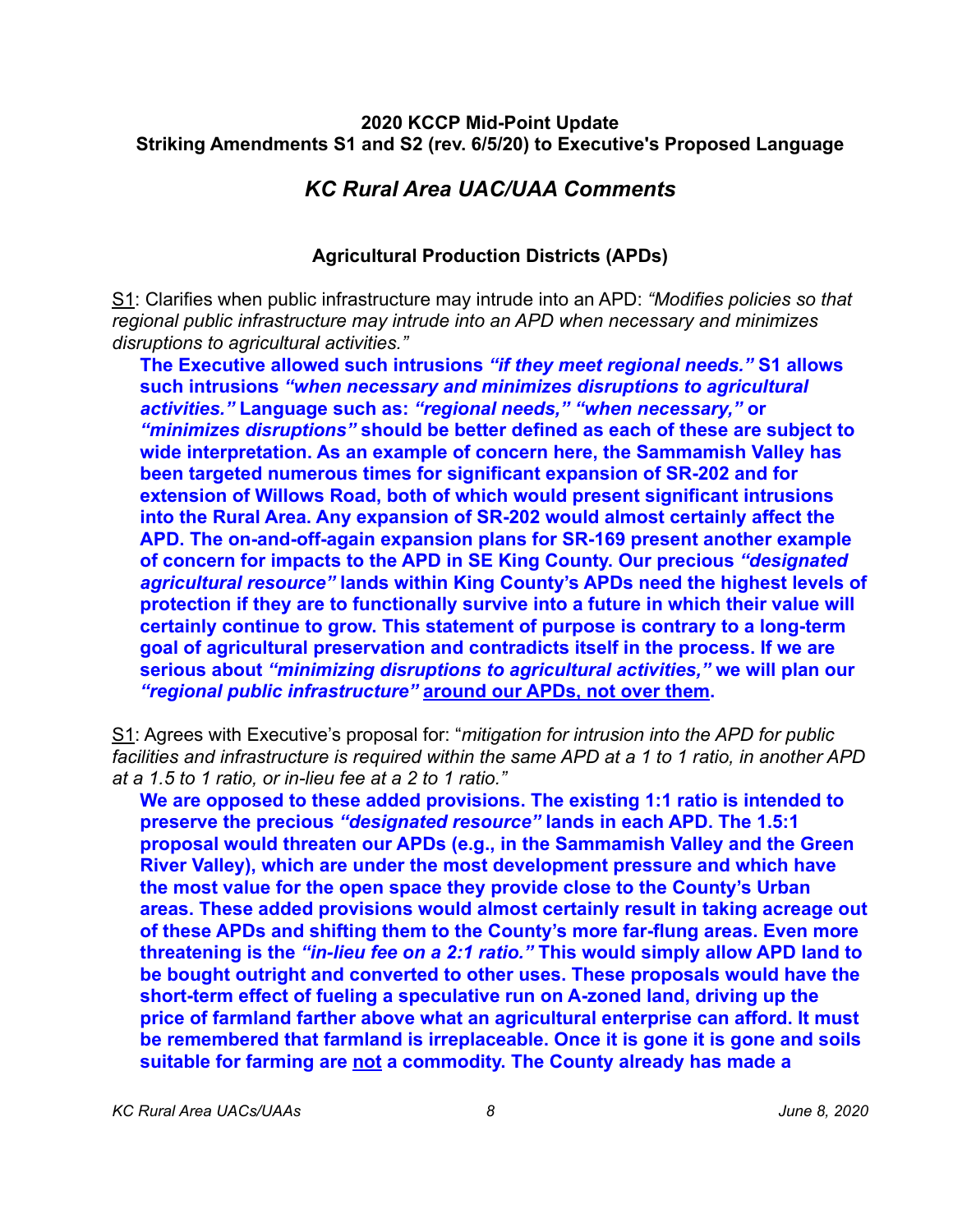# *KC Rural Area UAC/UAA Comments*

**significant effort to identify the areas with the best soils for farming and, thus, needing full protection, not swapped out for other land that is less suitable to farming.**

S2: *"Modifies Policy R-656a to allow the County to approve alternative mitigation for loss of APD land. If acquisition within the same APD at a 1 to 1 ratio is not possible, then a minimum of 3 acres added to 1 acre lost is required, within a minimum 1 acre of acquisition in another APD and up to 2 acres of restoration of unfarmed land within the same APD. Requires that mitigation occur concurrently with removal of the APD land, and clarifies the County must approve the remove and mitigation."* 

S2 Policy Wording:

*"R-656a — King County may only approve the ((R))removal of ((the)) land from the Agricultural Production District ((may occur only)) if it is, concurrently with removal of the land from the Agricultural Production District, mitigated through the ((addition)) replacement of agricultural land abutting the same Agricultural Production District that is, at a minimum, comparable in size, soil quality and agricultural value. As alternative mitigation, the County may approve a combination acquisition and restoration totaling three acres for every one acre removed as follows:*

- *a. A minimum of one acre must be added into another APD for every one acre removed; and*
- *b. Top to two acres of unarmed land in the same APD from which land is removed shall be restored for every acre removed."*

**We do not support this proposal. Why would anyone utilize the 3:1 in the same APD when all they need to do is a 1:1? Does the 3:1 mean replacement land may be acquired in another APD on a 1:1 plus the 2:1 for acquisition/restoration? We do not support any proposal that allows for a net loss of acreage in any individual APD.**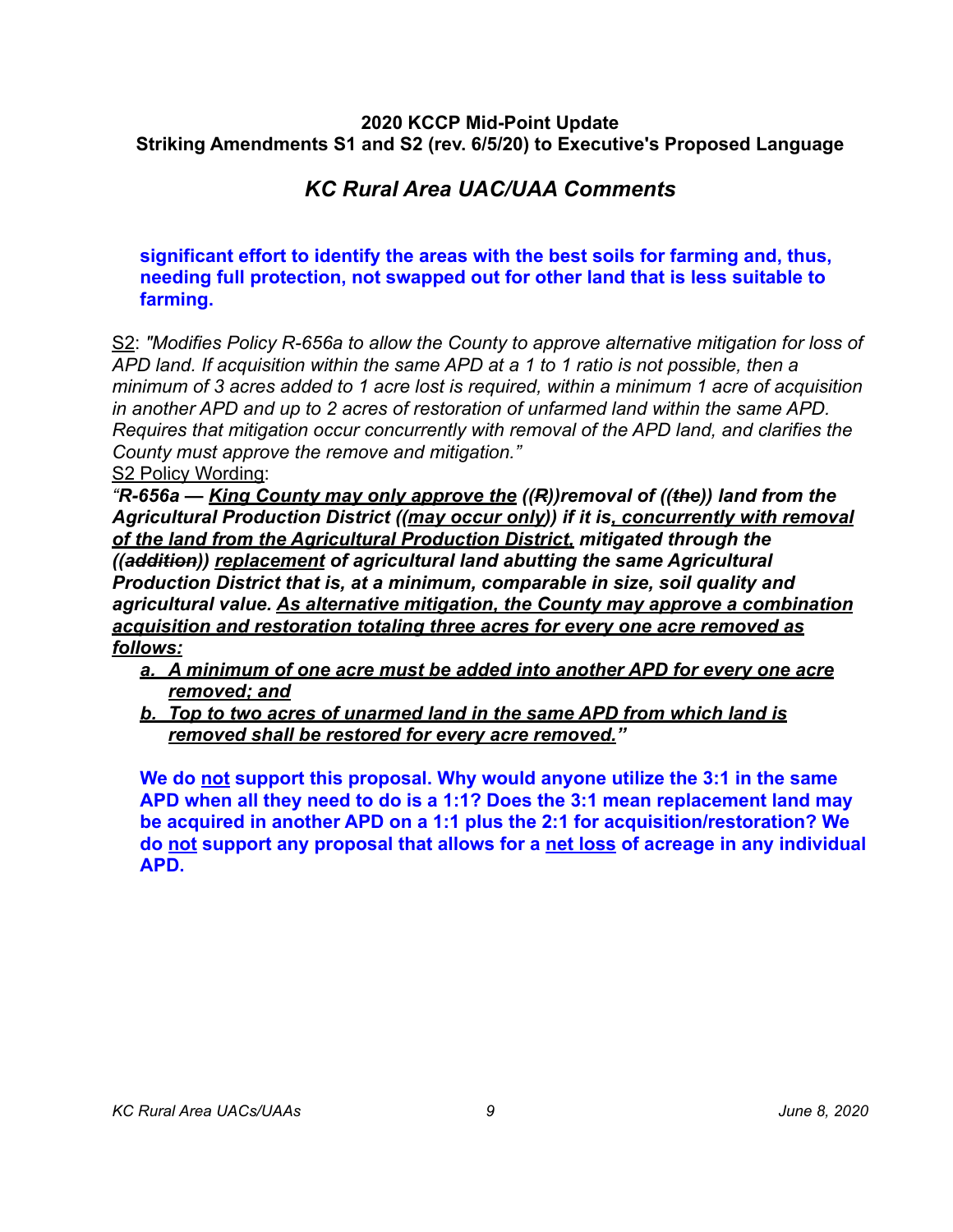# *KC Rural Area UAC/UAA Comments*

## <span id="page-9-0"></span>**Accessory Dwelling Units (ADUs)**

S1: *"Excludes basement from maximum square footage (existing for urban area/rural town is 1,000 square feet of heated floor area, striker also allows 1,000 square feet of unheated area)….Expands owner-occupied requirement to include immediate family.* 

*Removes provision regarding subdivision of lots with ADUs in the Rural Area zone."* 

**This allows an ADU up to 2,000 sq ft, which we believe we can live with.** 

S2: *"Modifications to the maximum square footage, including the allowance for basements to be excluded from the maximum square footage size and the allowance for 1,000 square feet of unheated area."*

**Without the details it is hard to understand exactly what is being proposed in terms of maximum square footage. However, should basements be excluded from the maximum square footage resulting in an ADU's size to be greater than 2,000 sq ft, we cannot live with that. We also have some questions not yet addressed:** 

**1. In the Rural Area what type of well would be required? We support a singleuser system. We do not support an upgrade to a Group B system.** 

**2. Is another septic system required or an upgrade to existing septic system?** 

**3. Will design standards, height limitations, and on-site location analysis be better defined, along with supporting rationale?** 

S2—Lambert Amendment 2:

*"B. Development conditions.* 

*7.a. Accessory dwelling units are subject to the following standards:* 

*…* 

*(2) Only allowed in the same building as the primary dwelling unit ((on)),*  except that detached accessory dwelling units are allowed when there is no more than one primary dwelling unit on the lot, and the following conditions are met: *…* 

*(b) the lot must meet the minimum lot area for the applicable zone if located in the rural area but not in a rural town, except that if one transferable development right is purchased from the Rural Area or Natural Resource Lands under K.C.C. chapter 21A.37, a detached accessory dwelling unit is allowed on an RA-5 zoned lot that is two and one-half acres or greater;*

## **The Rural Area should not be used as receiving sites for TDRs except for** *intra***-Rural Area TDRs. Consequently, we call for removing** *"or Natural Resource*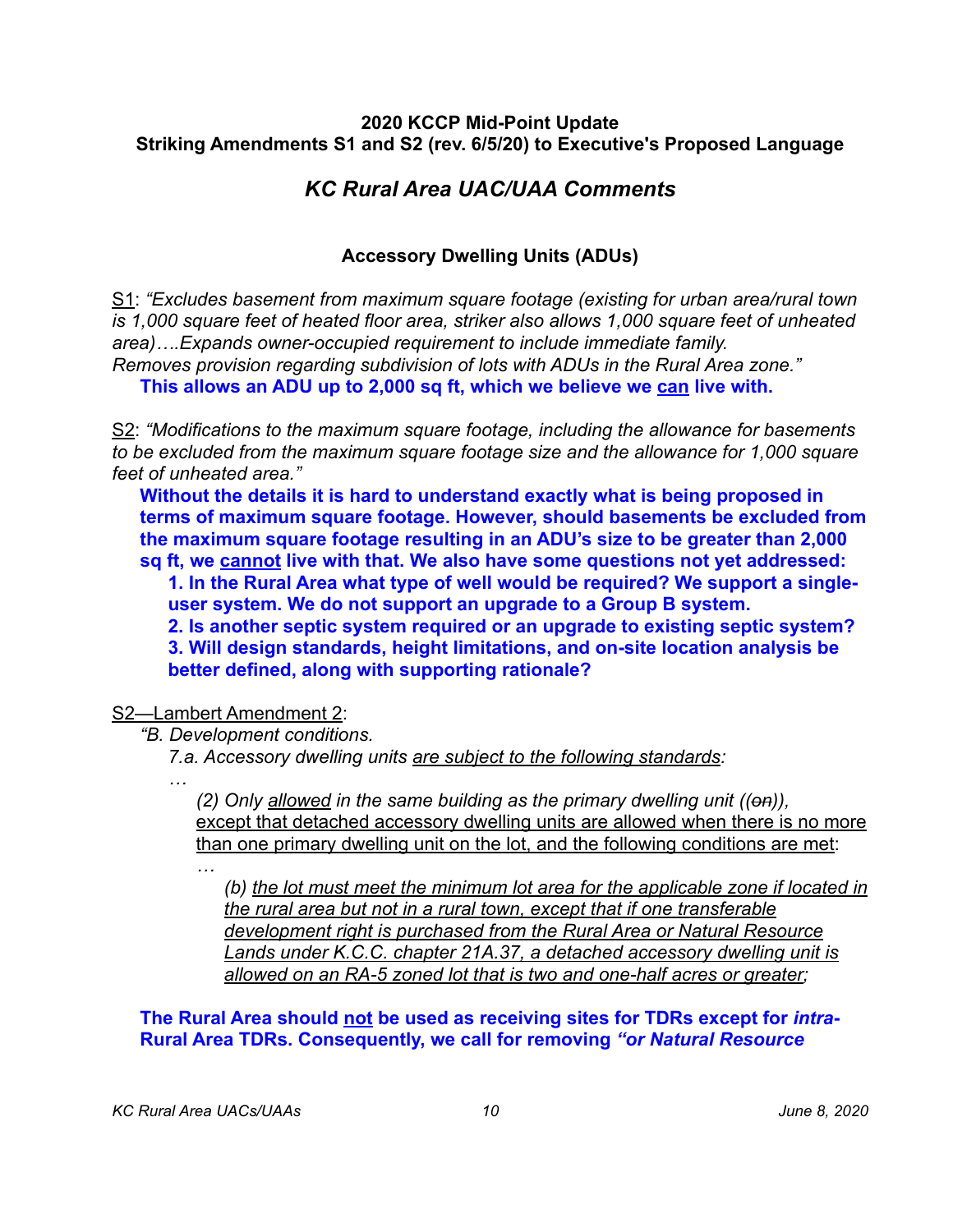# *KC Rural Area UAC/UAA Comments*

## *Lands"* **above. KC Code 21A.37(A.)(3.) specifically states** *"RA-2.5 zoned parcels,"* **not RA-5 zoned parcels.**

*(3) The accessory dwelling unit shall not exceed one thousand square feet of heated floor area and one thousand square feet of unheated floor area except:* 

*(b) for detached accessory dwelling units, the floor area contained in a basement does not count toward the floor area maximum; or* 

*(c) on a site zoned RA if one transferable development right is purchased from the Rural Area or Natural Resource Lands under K.C.C. chapter 21A.37, the accessory dwelling unit is permitted a maximum heated floor area of one thousand five hundred square feet and one thousand five hundred square feet of unheated floor area;* 

**This allows an ADU up to 3,000 sq ft, which we cannot live with.**

*…* 

*…"*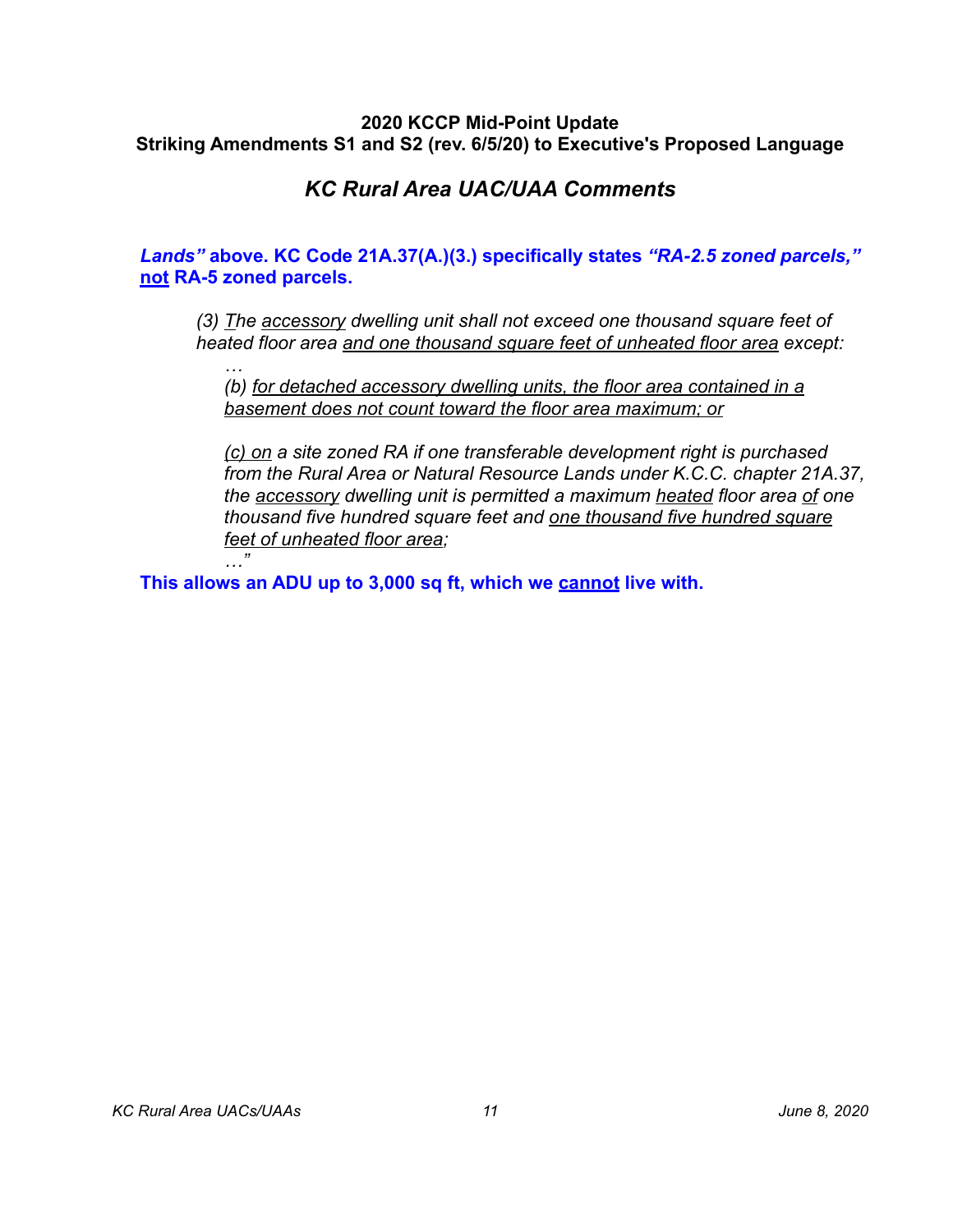## *KC Rural Area UAC/UAA Comments*

## <span id="page-11-0"></span>**Sea Level Rise / Climate Change / Greenhouse Gas Mitigation**

#### S2 Policy Wording:

*"E-215bb — King County should implement regulations that mitigate and build resiliency to the anticipated impacts of climate change, based on best available information. Such impacts include sea level rise, changes in rainfall patterns and flood volumes and frequencies, changes in average and extreme temperatures and weather, impacts to forests including increased wildfires, droughts and pest infiltrations. Methods could include mitigating greenhouse gas emissions, establishing sea level rise regulations, and/or strengthening forests ability to withstand impacts."*

**We support this policy, but we do not support replacing the word** *"science"* **with**  *"information"* **in the phrase** *"best available…."* **We must base decisions on science—facts and data—in order to develop regulations that will meaningfully accomplish the stated goals.**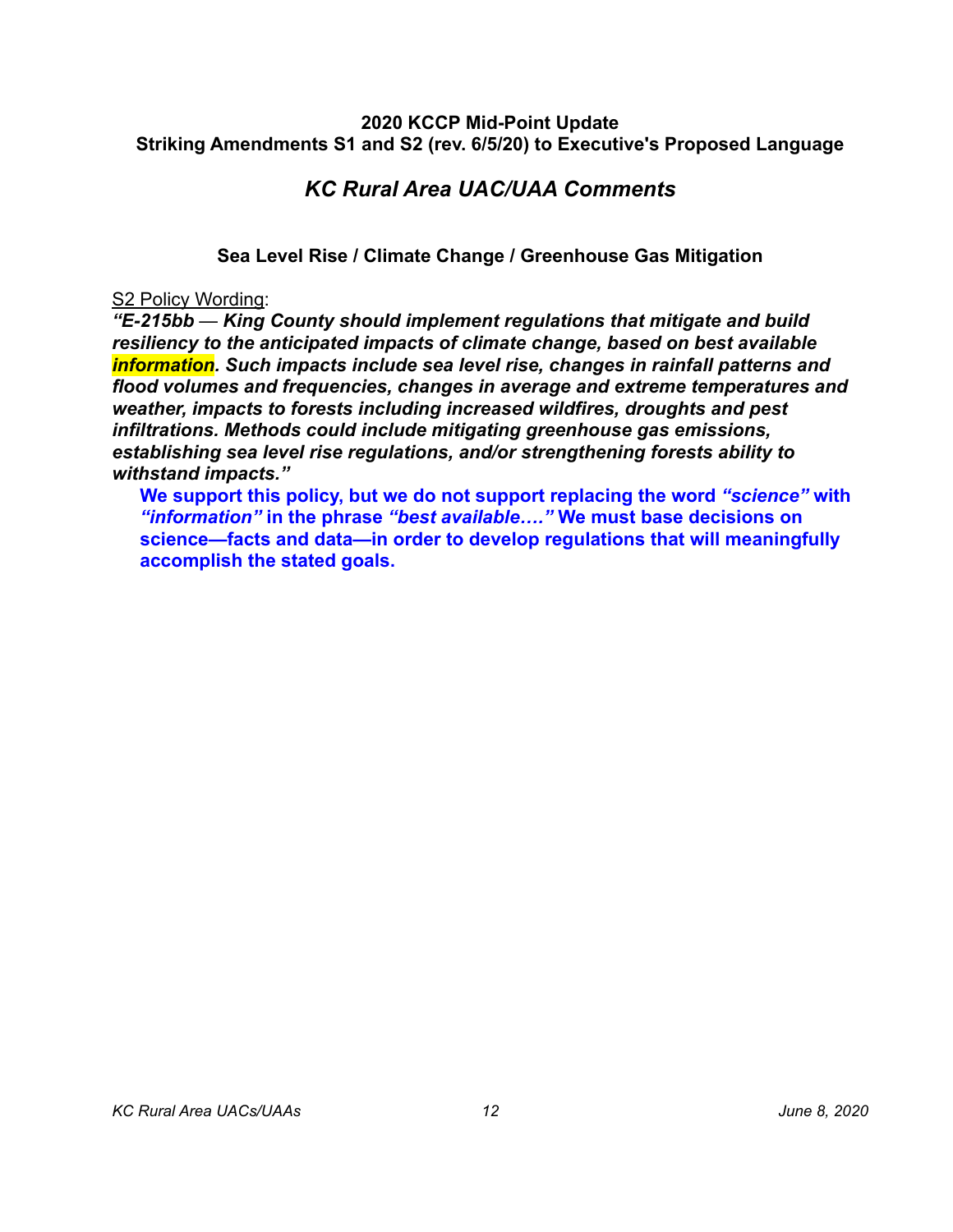# *KC Rural Area UAC/UAA Comments*

### <span id="page-12-0"></span>**Mineral Resources**

S1: *"Clarifies coal mines, and oil and gas extraction are not permitted in unincorporated King County."*

**We agree.** 

S2 Resource Tables:

**We do not understand why the Table of** *"Designated Mineral Resource Sites"*  **removes reference to** *"John Henry Coal Mine / Palmer Coking Coal"* **(p. 35), but the table of** *"Potential Surface Mineral Resource Sites"* **(pp. 36-37) retains four**  *"Palmer Coking Coal"* **sites (Map # Sections: 47, 48, 50, and 63).**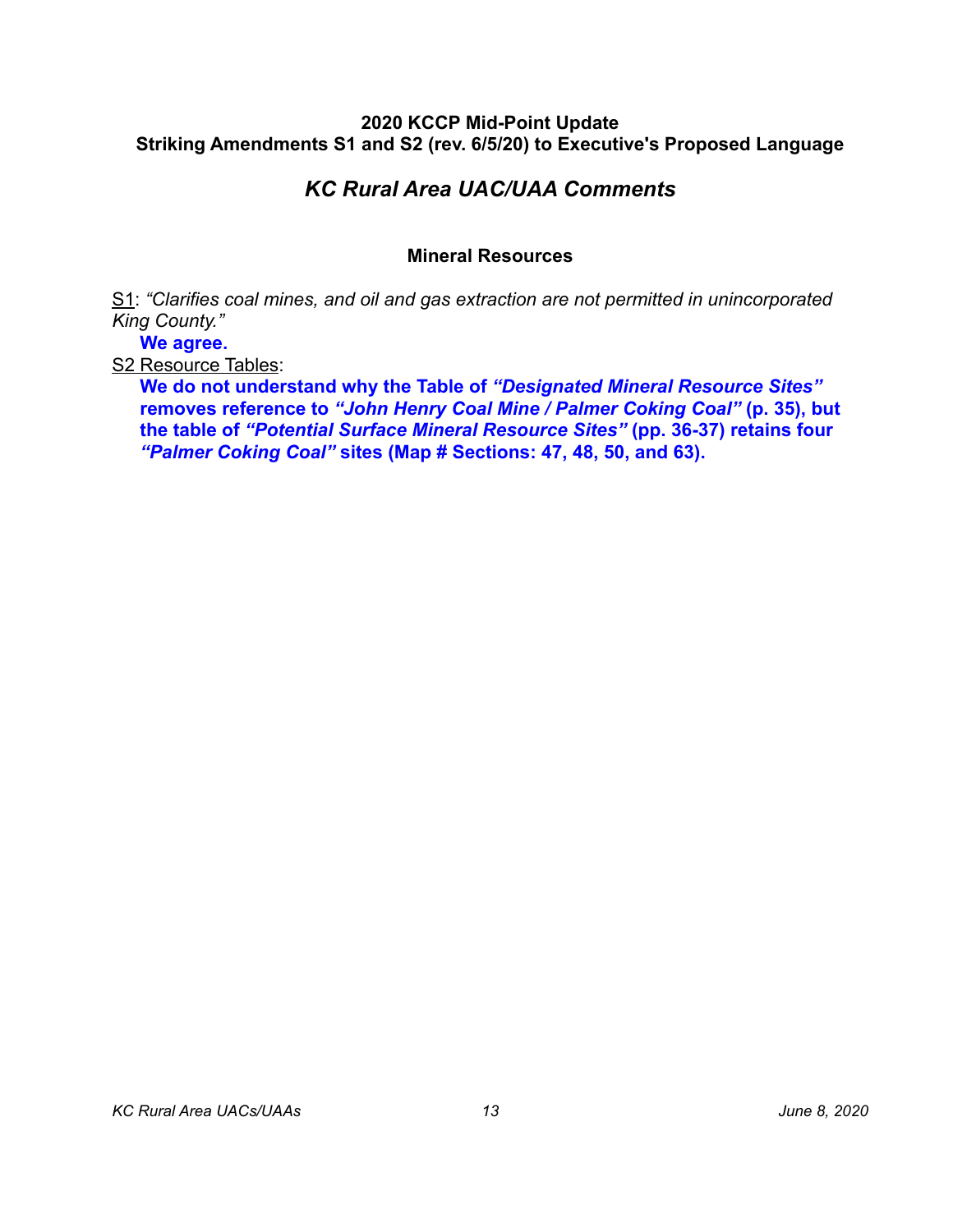# *KC Rural Area UAC/UAA Comments*

## <span id="page-13-0"></span>**Fossil-Fuel Facilities**

S1: Streamlines and clarifies allowances for *"non-hydroelectric energy generation facilities"* and adds *"a renewable energy generation facility separate from non-hydroelectric"* as follows:

*"Modifies definition of non-hydroelectric generation facility to exclude renewable energy. Removes exclusion for fuels related to waste management processes from the definition."* 

**We disagree, as this would include** *"fuels related to waste management processes"* **in the definition of non-hydroelectric generation facilities. We do not want to see such Industrial-scale facilities sited in Unincorporated Areas.** 

*"Modifies allowances for "Non-Hydroelectric Generation Facility" to require a conditional use permit (CUP) if related to a waste management process, or require a special use permit (SUP)."* 

**We disagree, as we do not want any such permits approved in the Unincorporated Area.** 

*"Adds definition for "renewable energy generation facility" for solar, wind, and geothermal electricity generation. Adds add a definition to differentiate "consumer scale" from non-consumer scale energy system."* 

**We again are wary here, as we do not want to see such Industrial-scale facilities sited in the Unincorporated Area, whether** *"consumer scale"* **or** *"nonconsumer scale energy system(s)."* **In fact, What does** *"non-consumer scale"* **energy systems mean? Energy production is capital intensive and requires significant scale to even be financially feasible.**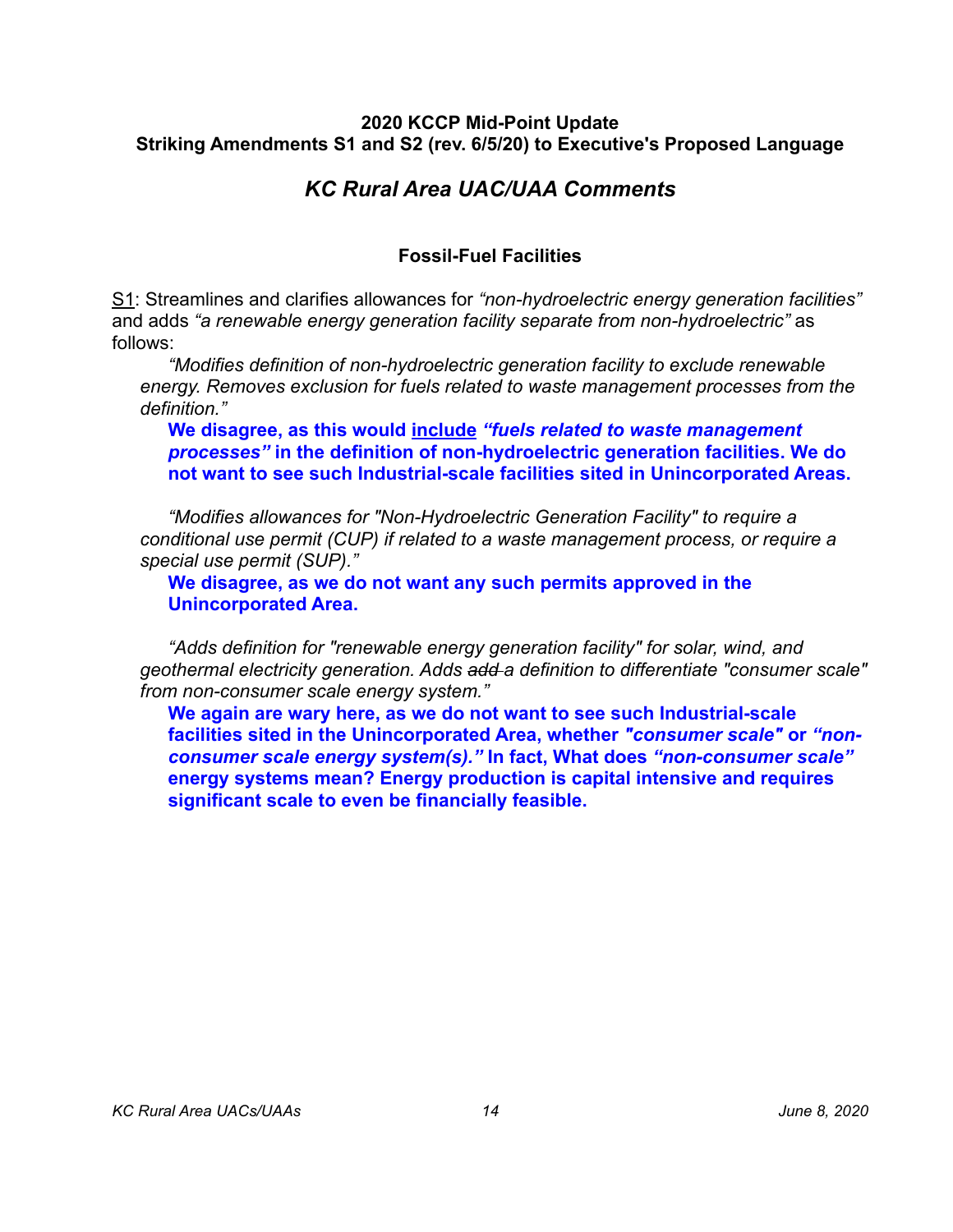## *KC Rural Area UAC/UAA Comments*

## <span id="page-14-0"></span>**Pathways/Sidewalks in RA**

S1: Adds safe routes to schools as a criteria for sidewalks in the rural area as follows: *"Adds lead-in text that addresses provision of sidewalks in the rural area to address safety or high use issues when other walkway alternatives would not be as effective, and for safe routes to schools."*

**We are opposed to the proposed new language, if it allows for urban-style infrastructure to extend into the Rural Area, which could be a big problem in trying to contain the spread of Urban activities into the Rural Area such as the rogue wine bars and pubs and event centers that have caused so much trouble just outside of Woodinville. While the Growth Management Hearings Board (GMHB) recently invalidated the County's Adult Beverage Ordinance (ABO) that sought to legalize such urban activities in the Rural Area, the problem of tamping down such capers is far from over and allowing formal sidewalks into such areas would only make the matter worse. Existing provisions allow for** *"soft trails"* **in the RA and A zones and these currently are used extensively to good effect.**  *"Sidewalks for schools"* **is a red herring. In 2011-2012 the School Siting Task Force (several members from our organizations served on the task force) was successful in finding agreement between school districts, cities, rural area, and the county that new schools serving primarily urban populations should be sited**  *inside* **the UGA. The non-conforming schools already sited in the Rural Area have long-since established protocols to accommodate their access needs. We do not know of any existing schools in the Rural Area pushing for** *"sidewalks to schools."*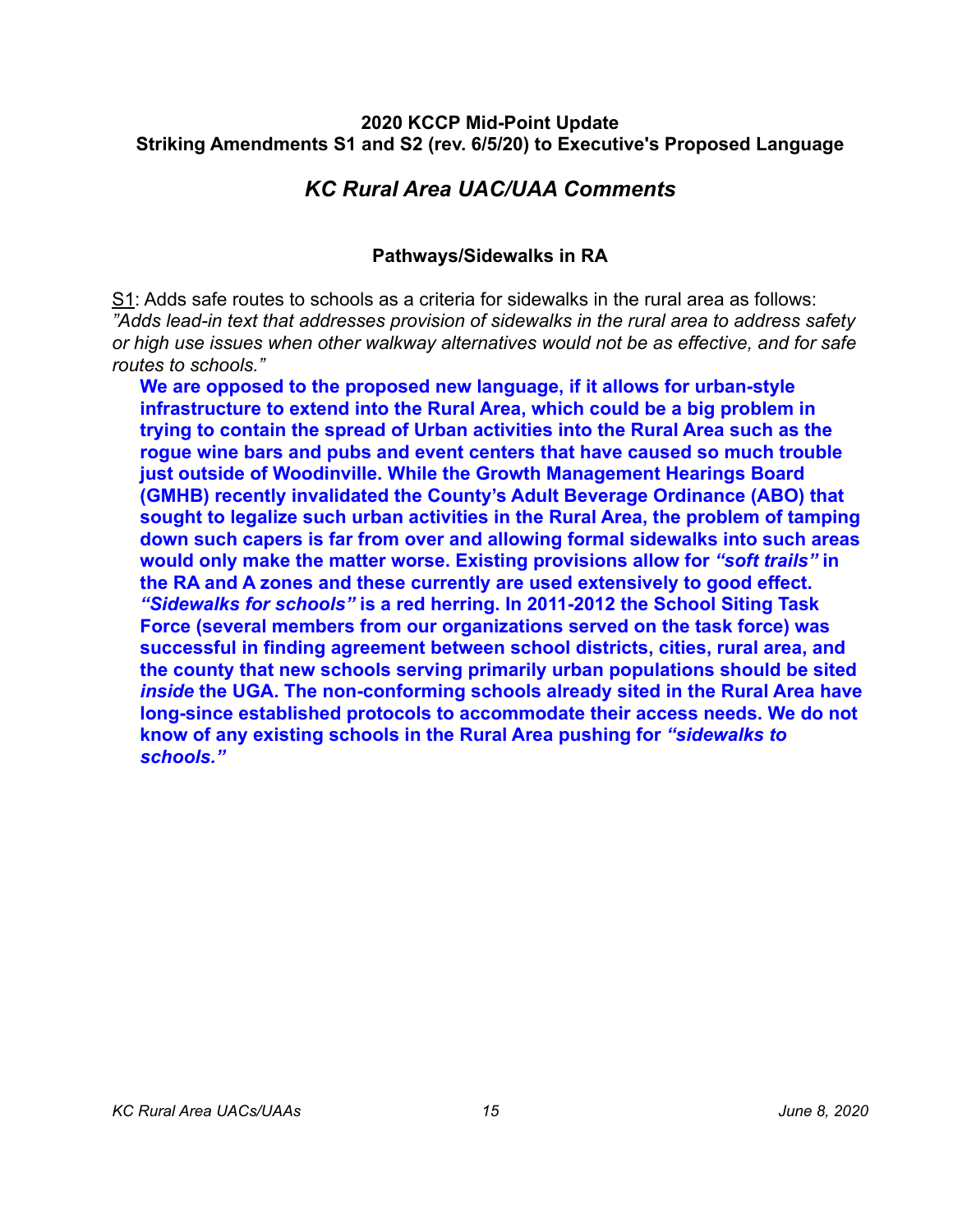# *KC Rural Area UAC/UAA Comments*

## <span id="page-15-0"></span>**Community Service Area (CSA) Subarea Planning**

S2: Increase Subarea Planning scope by: *"(b)roadening the scope of Community Subarea Plan subarea planning to cover locally-specific topics identified through a scope of work developed by the community and the County."*

**We agree with the basic premise.**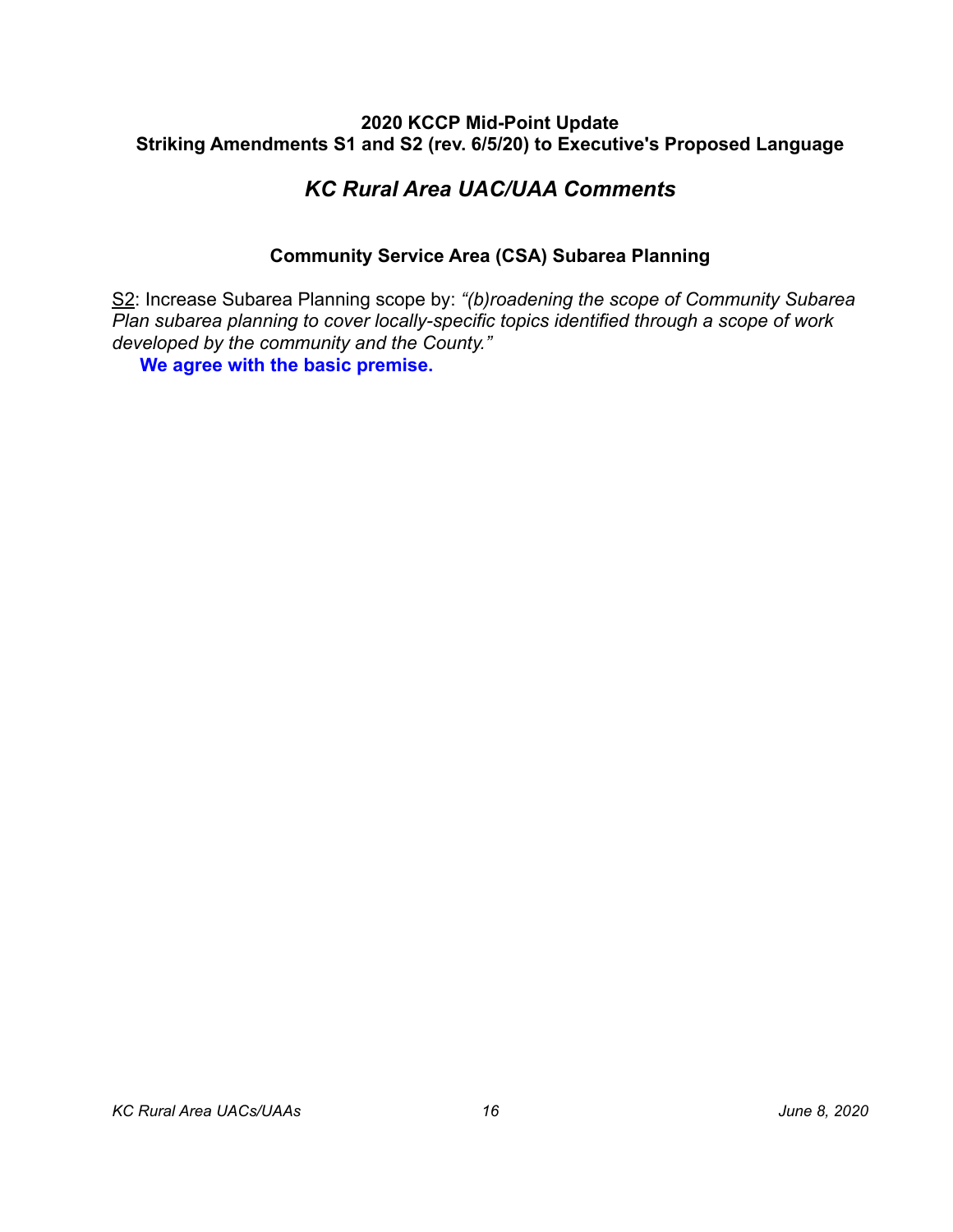## *KC Rural Area UAC/UAA Comments*

## <span id="page-16-0"></span>**Map Amendments**

S1: *"Map Amendment 1a – Expansion of Snoqualmie APD – Carnation Area"*  **We agree with this adjustment. It is rare to see acreage being added to our APDs, in spite of there being some excellent land, such as the subject parcel, that still exists** *outside* **the A-zones.**

S1: *"Map Amendment 1b – Expansion of Snoqualmie APD – Fall City Area: Removes Psuffix condition regarding fill in the floodway."*  **We agree for the same reasons provided under 1a above.** 

S2: *"Map Amendment 2 – Woodinville Roundabout Mitigation—Potential substantive changes for Map Amendment 2 depending on final agreement with City of Woodinville"*  **We agree with this mitigation action. Where possible, future Urban transportation infrastructure should be accommodated** *inside* **the Urban Growth Area, whenever possible. This project unnecessarily impacted the Sammamish Valley APD due to a combination of the failure of the County to carry out oversight when it ignored the SEPA information provided by the City of Woodinville, which clearly showed this project extending onto the** *"protected"* **farmland. This mitigation action is, at this point, a reasonable compensation for the loss.**

S2: *"Map Amendment 9 – Racetrack Zoning—Repeals 2012 map amendment that has not been effectuated for the same property.*

**We strongly oppose repealing the 2012 Map Amendment. The 2012 map amendment** *Conservation Easement* **has been an issue since 2000 (or 2001 if pegged to the literal adoption date). Pacific Raceways continues to not sign the**  *Conservation Easement***, which was supposed to have been included as part of the referenced amendment to the 2000 Comprehensive Plan. Without the conservation easement being enacted, any zoning change amounts to the granting of a specific zoning benefit to Pacific Raceways with no commensurate benefit to the either King County or the general Public and will pose a significant adverse impact to the environment.** 

**These major changes undermine 20 years of work to obtain a** *Conservation Easement* **originally promised, but never enacted from the 2000 Comprehensive Plan approved Pacific Raceways zoning change (rural to I-p), and the increase to that** *Conservation Easement* **that was established in 2012's Comprehensive Plan**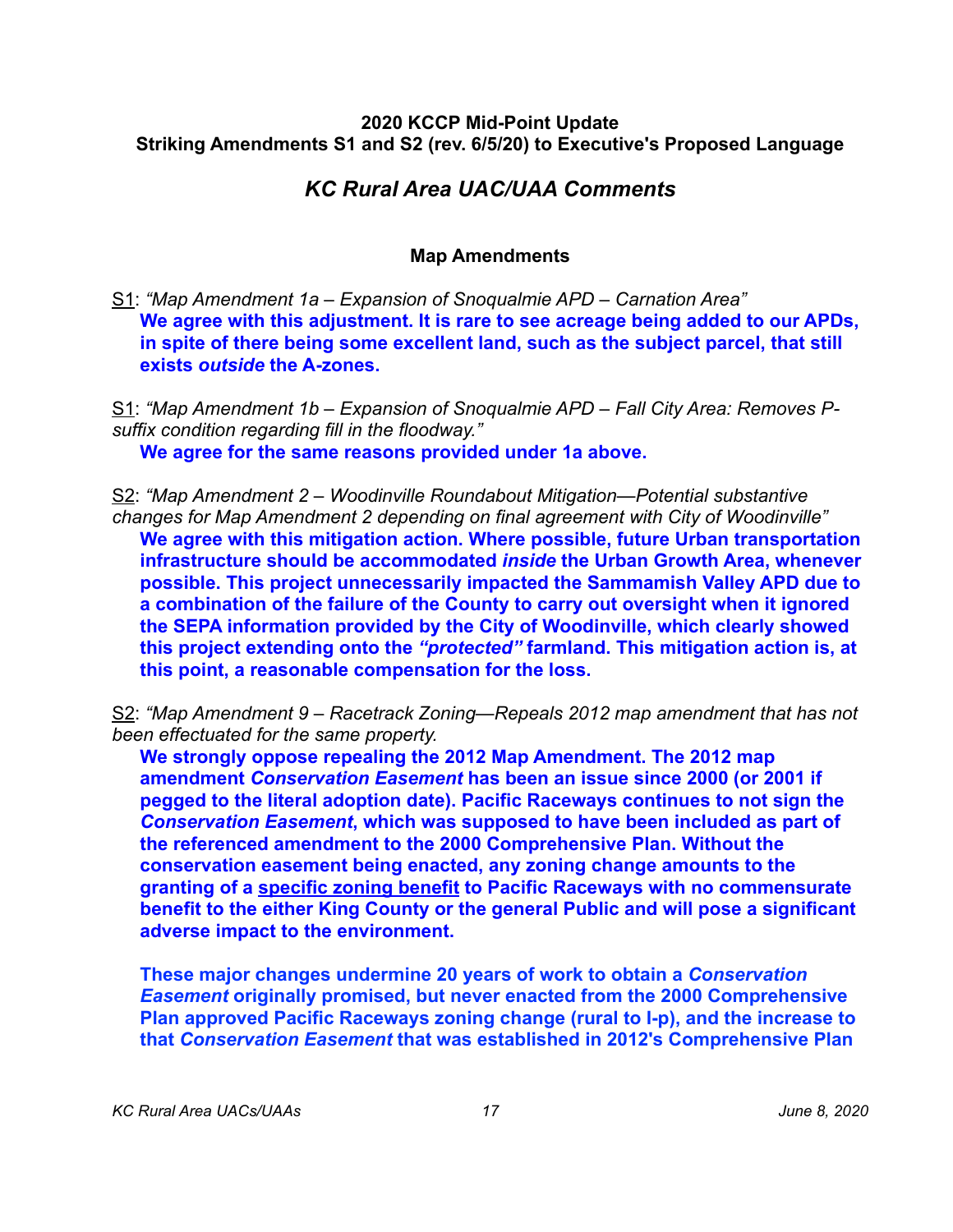## *KC Rural Area UAC/UAA Comments*

**and mapping change to mitigate for the additional upzoning requested by Pacific Raceways.**

**The description of the history of the Pacific Raceways rezones it is inaccurately claimed that the 2000 (adopted 2001) rezone** *Conservation Easement* **was put in place! This was a major issue during the 2012 conservation easement fight, and Pacific Raceways admitted freely the 2000** *Conservation Easement* **was never put in place. This clear error is of particular concern as it implies that mitigation for the 2000 rezone was provided, when in fact it wasn't, and the failure to provide the 2000** *Conservation Easement* **as promised is the underlying reason the 2012**  *Conservation Easement* **was written as it was. Providing any additional benefit to Pacific Raceways by further undermining the** *Conservation Easement* **in the face of the actual, rather than stated history is unacceptable.**

**The changes proposed are intensive and will have substantial impact. Even the Count's own analysis states the proposal to change the zoning from I-p to I is inconsistent with the Comprehensive Plan and, in our opinion, the county wide planning policies as well!**

**The proposed changes would overturn four decades of permitting, land-use policy, and successive Comprehensive Plans, with completely inadequate impact analysis, and substantial errors in underlying assumptions, such as claiming that mitigation through a** *Conservation Easement* **in exchange for the 2000 rezone was done, when the facts are exactly the opposite.**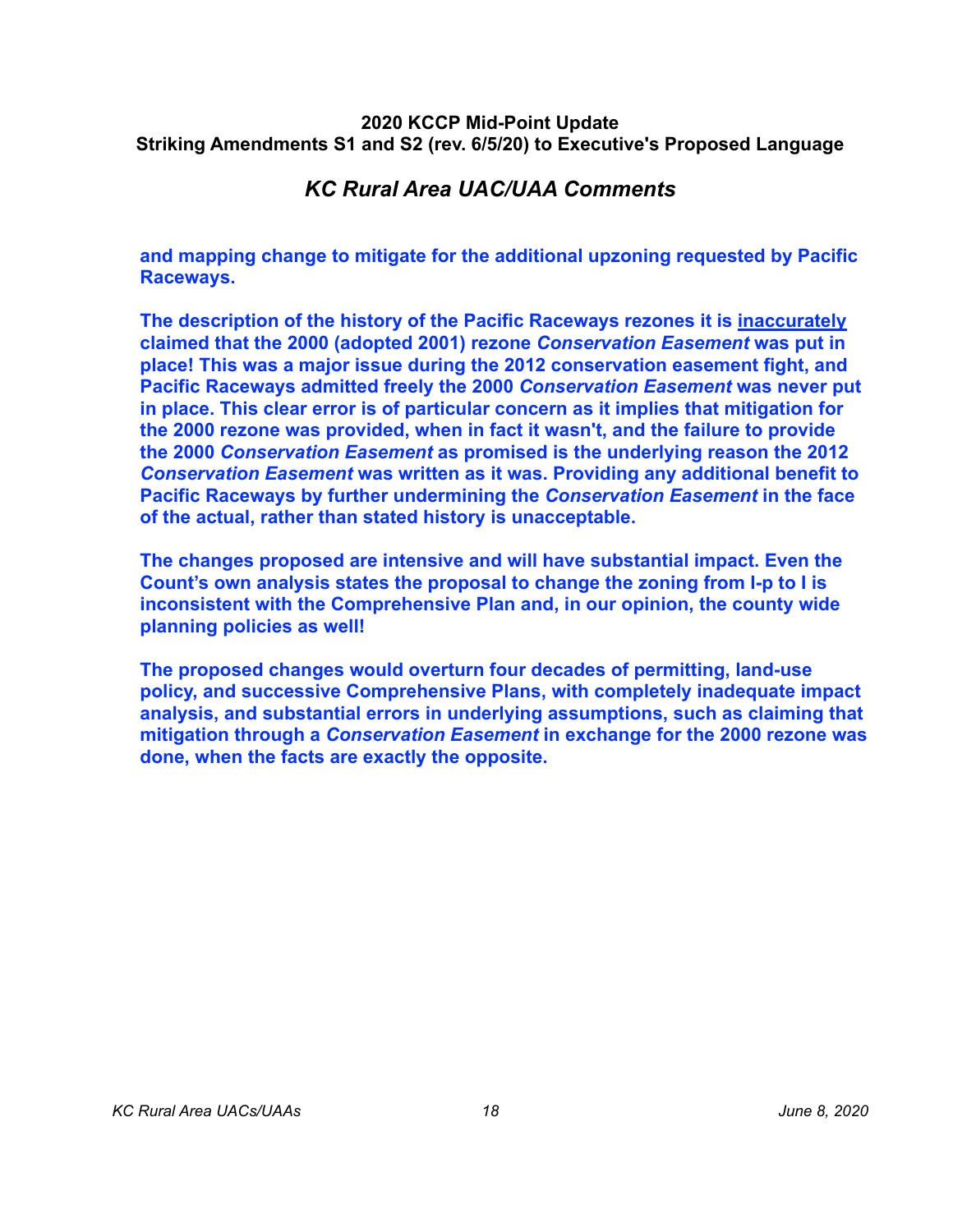## *KC Rural Area UAC/UAA Comments*

## <span id="page-18-0"></span>**Transportation Appendices**

## *Transportation Appendix C to KCCP*

- S1: Adopts the 2020 Transportation Element with technical changes.
- **We are dismayed that no substantive changes were made to the** *Transportation Element***, in broad disregard of our Joint Comments earlier in the KCCP 2020 Mid-Point Update process detailing inadequacies with respect to transportation conditions in the Rural Area, including suggested policy changes to resolve several issues. Formal responses to our public comments seem to assert (in summary) that existing policies, procedures, and inter-agency processes are**  *"adequate"* **to address the issues we raised, and/or that the issues raised are somehow beyond the scope of the KCCP. But after 30 years of supposedly**  *"adequate"* **planning under both the State Growth Management Act (GMA) and the State Environmental Policy Act (SEPA) why is it that:** 
	- **Virtually every state highway and city/county arterial is overcrowded?**
	- **Lesser roads (especially County roads through the Rural Area) inappropriately carry the overflows from major roads?**
	- **City-to-city urban travel increasingly flows through the Rural Area and disrupts the rural way of life that GMA allegedly would protect?**
	- **Rural Area residents are increasingly afraid to walk along their own County roads (the Issaquah-Hobart Rd is but one of many, many examples) due to high volumes of urban through-traffic, yet the roads are deemed**  *"adequate"* **based on minor upgrades to isolated intersections, if even those?**
	- **There is no systematic method for the County to seek mitigation for impacts in rural areas due to urban developments in nearby cities, other than polite talk at interagency forums, which has resulted in almost nothing being mitigated? We understand the Council withdrew the Mitigation Payment System (MPS) program, effective December 17, 2016. Unfortunately, this left mitigation of the impacts of new development through SEPA and the County's intersection standards (14.80 INTERSECTION STANDARDS, specifically: Subtitle14.80.040 Mitigation and payment of costs). However, it is clear these mechanisms are not generating sufficient funds to truly mitigate the impacts. Further, we've seen nothing proposed to replace the MPS. This is an equity-justice issue the County must consider.**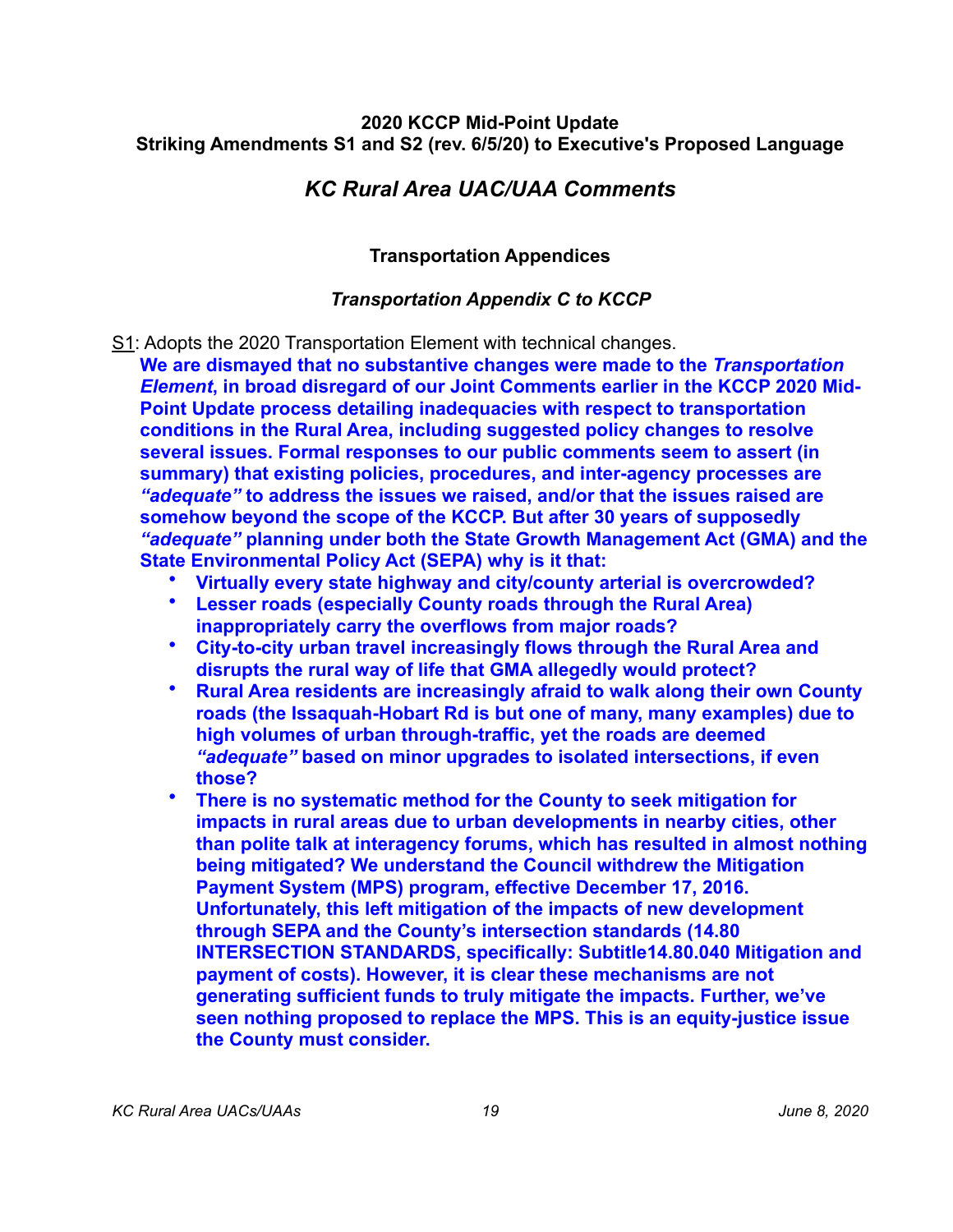## *KC Rural Area UAC/UAA Comments*

**We see a pressing need to systematically** *redefine* **the scope and priorities for current transportation planning, growth management, and development regulation practices, to ensures long-term protection to the Rural Area that both the GMA and SEPA are supposed to provide, ,otherwise the Rural Area will be ever-increasingly impacted by deleterious through-traffic flows from the nearby urban areas.** 

**Below we** *include* **and expand upon some of the detailed Joint Comments we made last year during the 2020 KCCP Mid-Point Update process that reflect the need for the County to look at transportation systems more from a regional perspective. Although we have an** *"Urban Growth Line,"* **commuters and the traffic congestion they cause could care less. The KC Executive Office's response to these comments was:** *"There are numerous regional transportation issues identified within this comment letter that require regional collaboration, solutions, and regional funding. King County is and will be actively engaged in regional transportation planning efforts."* **While we recognize those efforts, they clearly have proven to be insufficient to the magnitude of the problem.**

**1. Existing policies T-403 and T-404 are** *insensitive* **to the actual needs in the Rural Areas.** 

*"T-403 — The unincorporated county road system provides transportation connections for large numbers of users that travel through the Rural Area and Natural Resource Lands to reach adjoining cities, other counties or regional destinations. King County should seek and support regional funding sources that could be used to repair and maintain the arterial system."*

*"T-404 — When funding transportation projects in areas where annexations or incorporations are expected, ((the Department of Transportation)) King County should seek interlocal agreements with the affected cities and other service providers to provide opportunities for joint grant applications and cooperative funding of improvements."*

### **Alternative policies are needed that seek the following:**

- *1. Protect the Rural Area from urban traffic that belongs elsewhere.*
- *2. Strategically address "Rural Regional Corridors" (as described on p.4 in the accompanying Transportation Needs Report) between urban centers, including*

*KC Rural Area UACs/UAAs 20 June 8, 2020*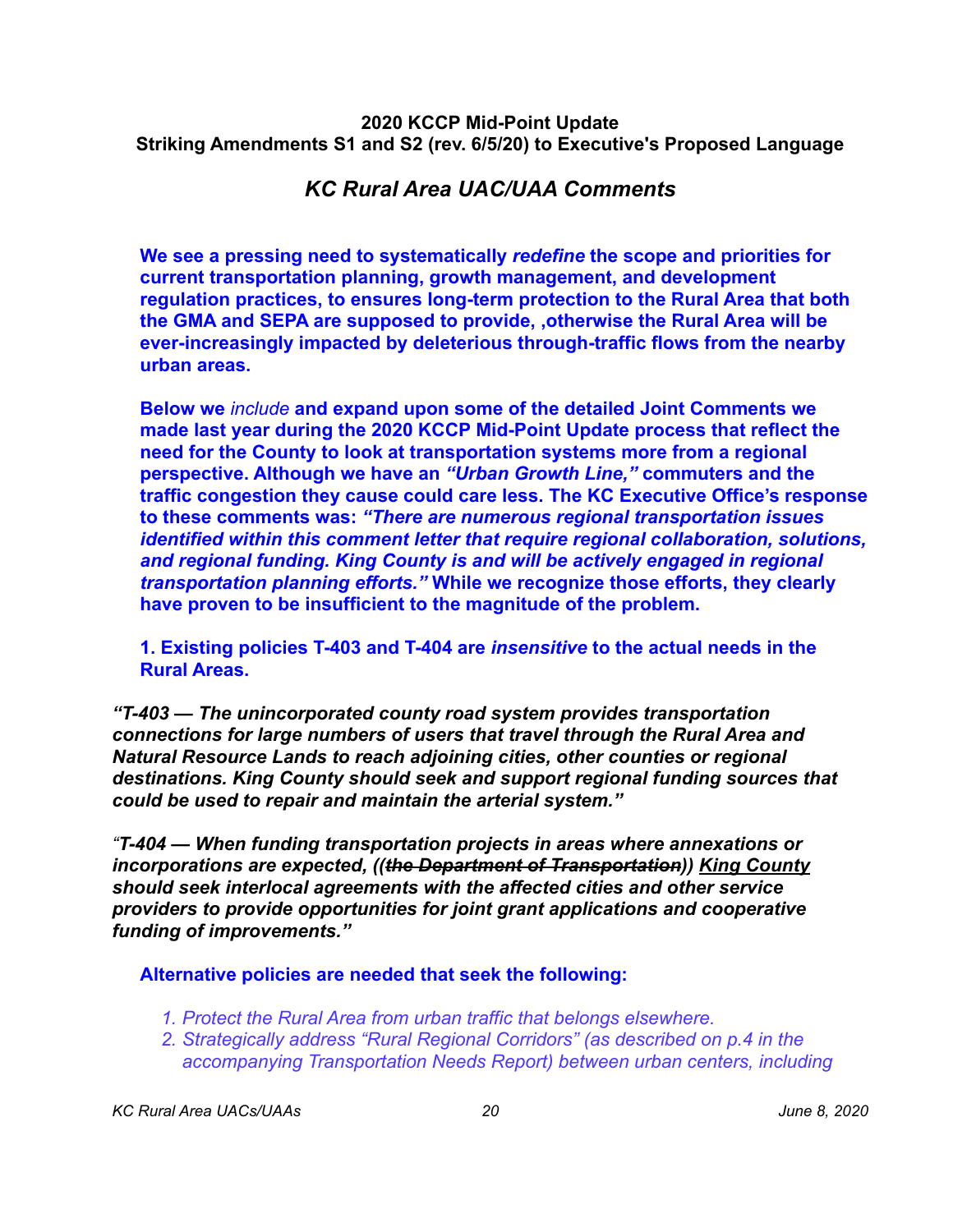## *KC Rural Area UAC/UAA Comments*

*transit, to prevent diversions into Rural Areas; however, done in such a way as to not enable further urban development in the outlying areas, which, for all intents and purposes, are ignoring Concurrency.* 

- *3. Reclassify rural routes in the Plan so as to reflect rural needs only and highlight the priority to divert urban traffic away from such routes*
- *4. Apply"traffic calming" methodologies to discourage urban through-traffic from using rural routes*
- *5. Discourage urban or quasi-urban growth in areas served only by rural routes*
- *6. Work with regional agencies and other local governments to implement a new method of transportation finance that properly integrates development impact mitigation into regional plans.*

**2. The Mitigation Payment System (MPS) was terminated with no replacement. This means that apart from SEPA there is no provision to mitigate the traffic impacts on King County roads due to new developments. This guarantees the gradual degradation of traffic conditions countywide without even the feeblest attempt by King County to address the problem. This is unbelievable after 30 years of GMA! The MPS system may indeed have been too complex and expensive to maintain, but it is imperative to find an alternative, not just quit trying. We believe such alternatives exist and are waiting to be developed. The recent exploration of mileage-based road fees by WSDOT gives one example that could be adapted for mitigation purposes. Since King County has already embraced the traffic forecasting model of the Puget Sound Regional Council for planning purposes, it would be relatively straightforward technical analysis to use that model to develop and operate a truly coordinated region-wide traffic impact mitigation fee system based on an average cost per user-mile of road construction and the average trip length (miles) of new trips generated by developments in various locations. Such modeling technology has been used elsewhere. What's now needed is policy support for such methods. In our July 31 Joint Comments we offered the following proposed** *new* **transportation policy for just that purpose:** 

*T-yyy — King County shall work with local, regional, and state agencies to increase the certainty and adequacy of funding for road and transit improvements to match travel increases due to future growth impacts. Such a system should replace diverse local traffic-impact fee systems that fail to consider regional impacts, and impose instead a regionally consistent fee or tax on all new development based on a measure of person-miles of travel or*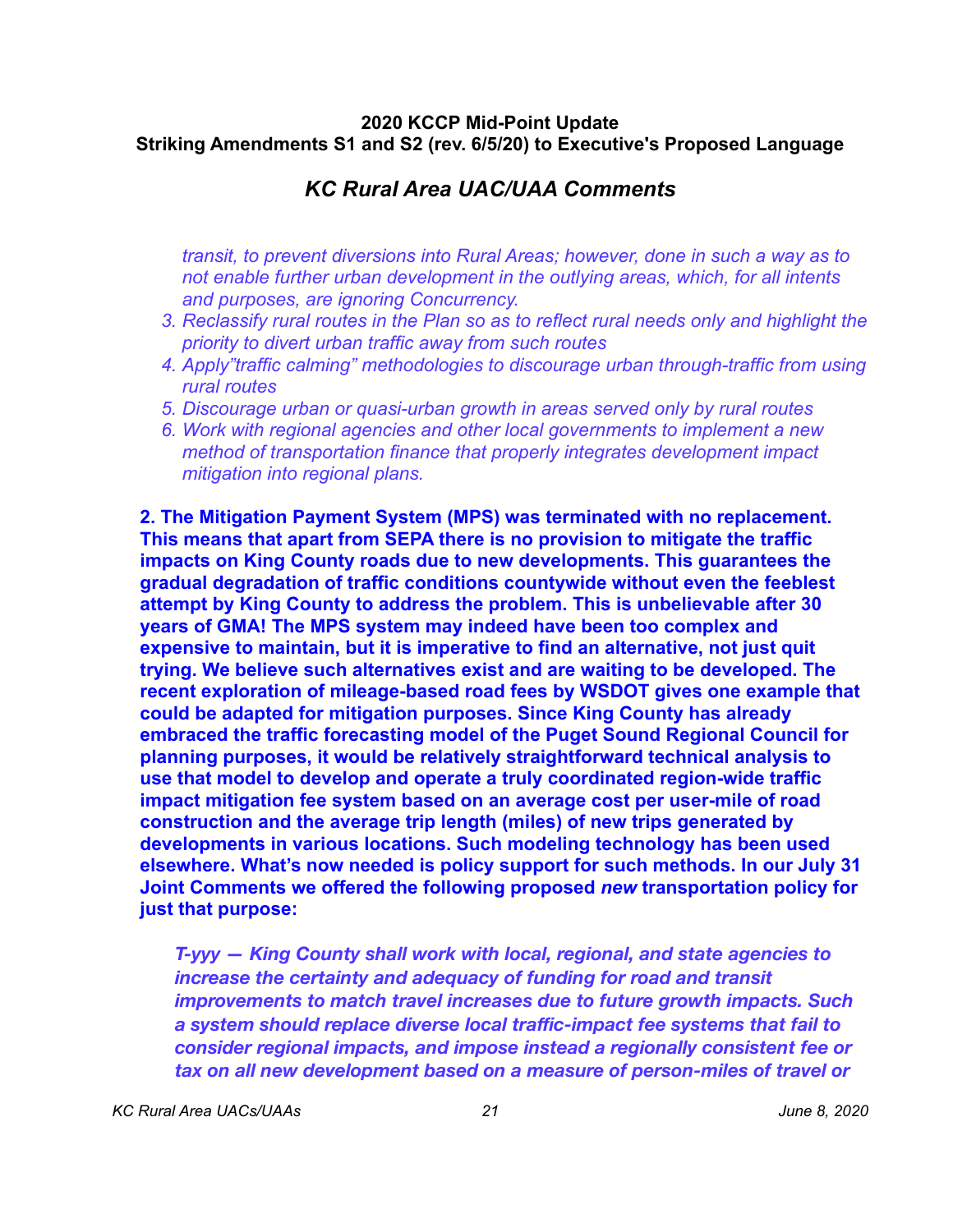## *KC Rural Area UAC/UAA Comments*

*vehicle-miles of travel added to the entire regional system. Such a user charge, in combination with other public streams of transportation funding, should provide improvements roughly commensurate with new traffic impacts. A regional authority should be established to prioritize and disperse the collected funds among all jurisdictions to implement needed improvements across all modes of travel.* 

**3. The great imbalance of funding for rural roads versus growing demand to use same should be addressed by working with the State to modify RCWs 36.78, 46.68,120-124 & 84.52 to enable a more sustainable allocation of gas tax monies. Changes are needed to provide mechanisms and incentives for a portion of revenues now allocated to cities to be shared with the county as a compensation for use of county roads by developments in cities for city-to-city travel, since that impact is of far greater magnitude than the impact of rural developments (which are few) using city roads to pass through cities. Policies should explore the PSRC**  *Transportation 2040* **(and subsequent** *Regional Transportation Plan***)** *"user-pays model"* **by providing authority for usage charges including toll roads.** 

**4. Policies T-219 through T-224 do not adequately express the scope of the problem facing King County and specifically its Rural Area residents. We again recommend a** *new* **policy for Concurrency:** 

*T-xxx — When conducting concurrency testing, King County shall collaborate with other jurisdictions to ensure infrastructure improvement strategies will prevent travel shed failure caused by traffic generated outside the unincorporated area and/or lack of funding for city and state projects meant to support continued growth and development.* 

**If no such revisions are made in the 2020 KCCP Mid-Term Update, then we strongly urge the Council undertake to implement these or similar policy concepts in the 2024 KCCP Major Update. This will require substantial planning efforts in the next two+ years, in order to ensure we have suitable plan amendments ready early enough for the 2024 process. As always, we stand ready to work with you in this important area. We believe the outcome will be well worth the effort.**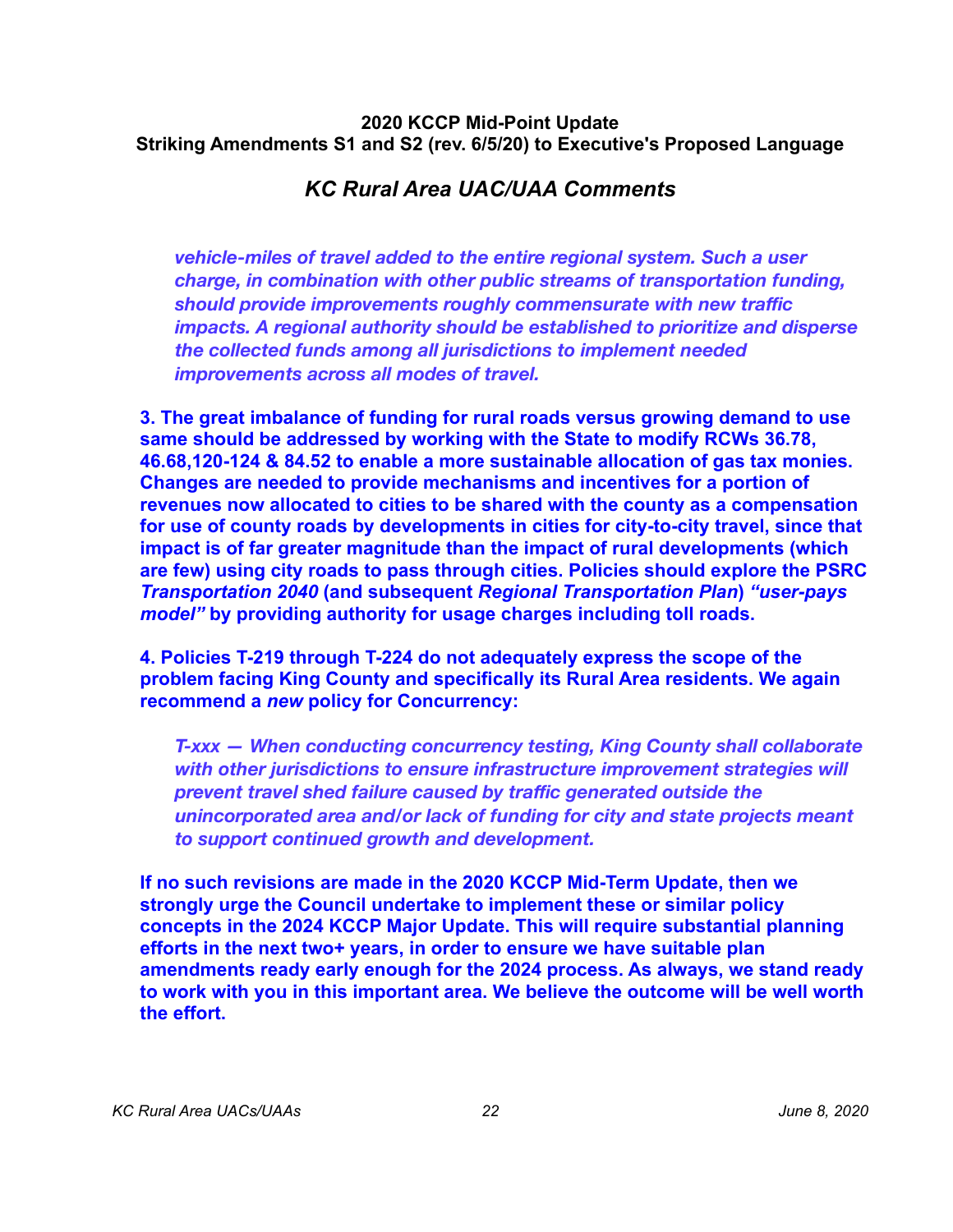## *KC Rural Area UAC/UAA Comments*

## *Transportation Appendix C1 to KCCP*

S1: Adopts the 2020 Transportation Needs Report with technical changes. **We again are dismayed that no substantive changes were made to the**  *Transportation Needs Report***. This comment dovetails with our comments above. If the Council declines to understand the problems, it follows, sadly, that it would be unable to recognize a need for solutions. Again, we stand ready to work with the County for better outcomes in the future.**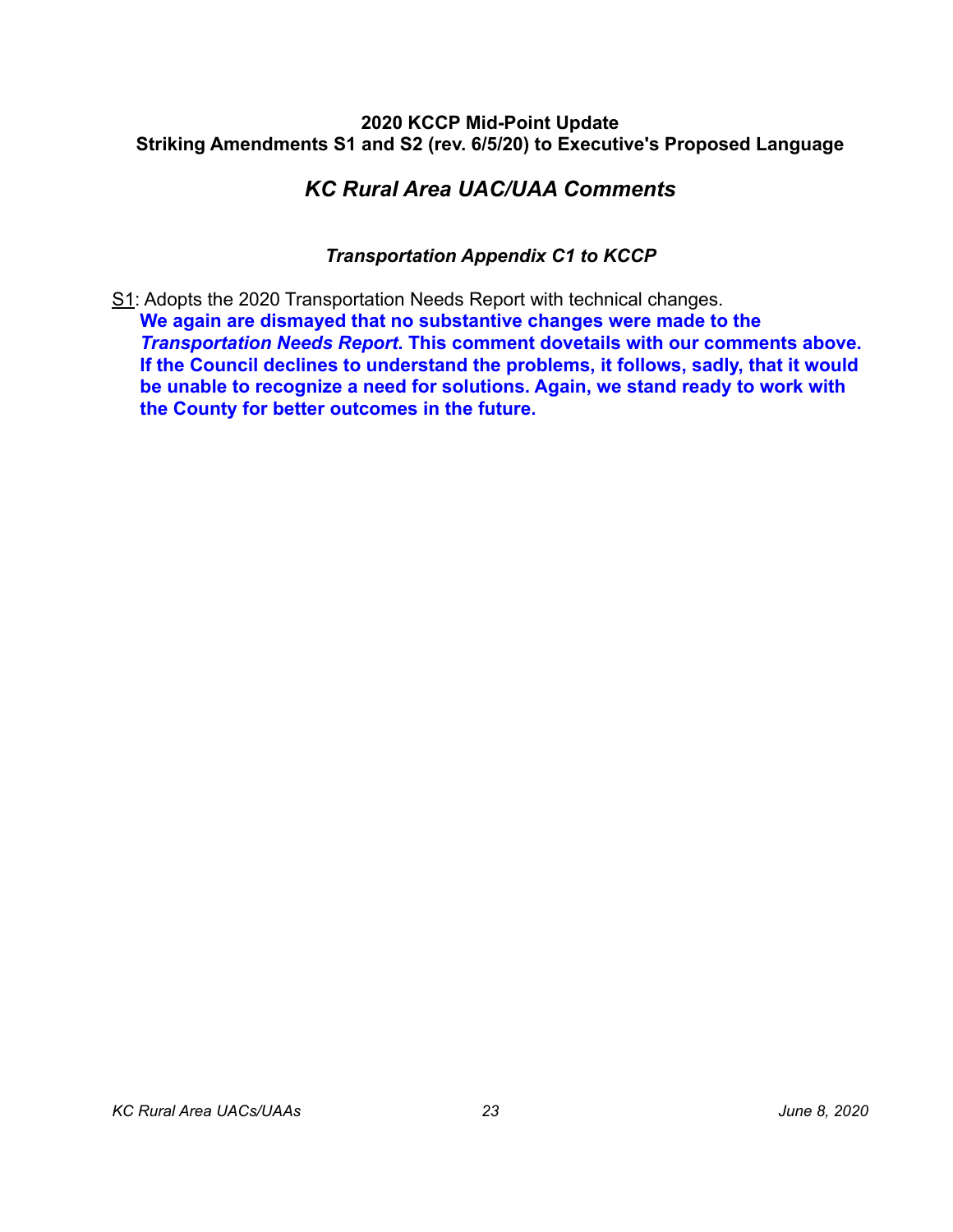## *KC Rural Area UAC/UAA Comments*

## <span id="page-23-0"></span>**Phased Adoption of 2020 Update**

S2: *"Splitting the 2020 update into a two-phase (or more) adoption, with the first phase addressing those topics and issues that are necessary to be adopted by June 2020, and a second phase for remaining topics that can be delayed and adopted in June 2021 or as part of the 2024 update."*

**We agree in principal with a** *"phased approach"* **in that it provides the Public more time to review and comment on late proposed amendment changes. However, A** *"phased approach"* **has both pros and cons. We believe the cons outweigh the pros, because such an approach would allow yet** *another* **year when even** *more* **items can be proposed that again could be** *"substantive changes."* **We recommend, should a** *"phased approach"* **be implemented, it only allow for further Public Comment, not major changes to the Update. [please see our June 3 comment letter to the Council on its** *KCCP Update Process and Schedule***.]**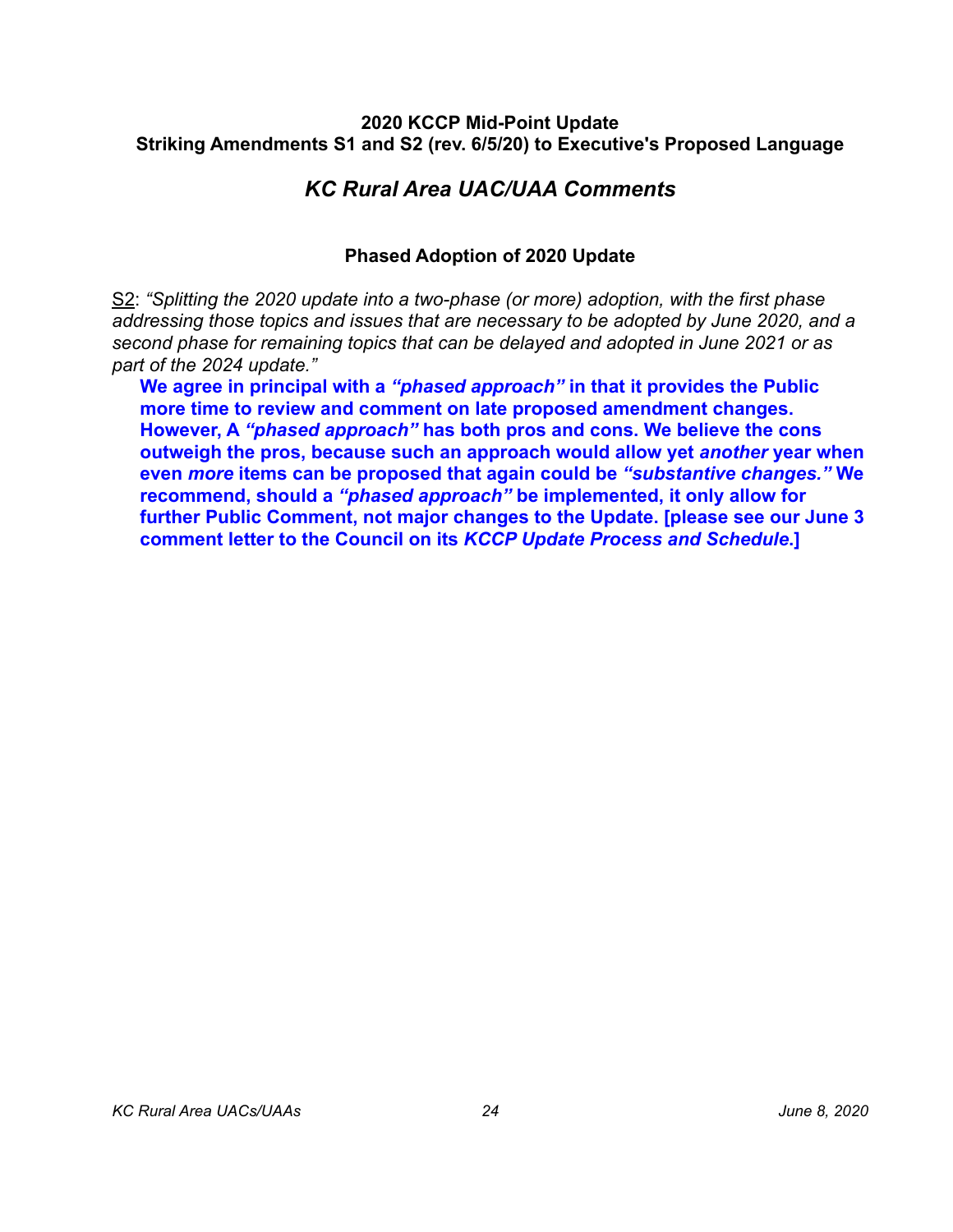# *KC Rural Area UAC/UAA Comments*

## <span id="page-24-0"></span>**Pacific Raceways Area Map Amendment**

S2: *"AMENDMENT CONCEPT: The Council is considering the following amendment concepts for the Pacific raceway property and surrounding area.*

- *1. Modify the land use designation to Industrial and the zoning classification to Industrial, with no P-suffix condition.*
- *2. Modify the land use designation to Industrial and the zoning classification to Industrial, with a P-suffix condition that limits the uses. Such limits could:* 
	- *a. Prohibit certain types of uses (such as retail uses and general services uses)*
	- *b. Limit the uses to those allowed in certain tables (such as manufacturing and business services)*
	- *c. Limit the use to specified SIC or County Code defined uses.*
- *3. Do not approve any change to the land use designation or zoning classification of the property.*
- *An area land use and zoning study will be issued prior to the public hearing at full Council."*  **Of the three amendment concepts The Council is considering for the Pacific raceway property and surrounding area we strongly support concept 3:** *"Do not approve any change to the land use designation or zoning classification of the property."* **We believe changing the zoning in any way from the current** *p-suffix* **designation, without the contemplated conservation easement for Soosette Creek that has been on the table with King County and Pacific Raceways for almost two decades (as an example), amounts to the granting of a specific zoning benefit to Pacific Raceway with no commensurate benefit to the either King County or the general Public and will pose a significant adverse impact to the environment.**

**Because it was difficult to follow the threads through all the Council's 2020 KCCP Mid-Point Update documents, we also have extensive comments on this subject in the** *"Map Amendments"* **section herein.**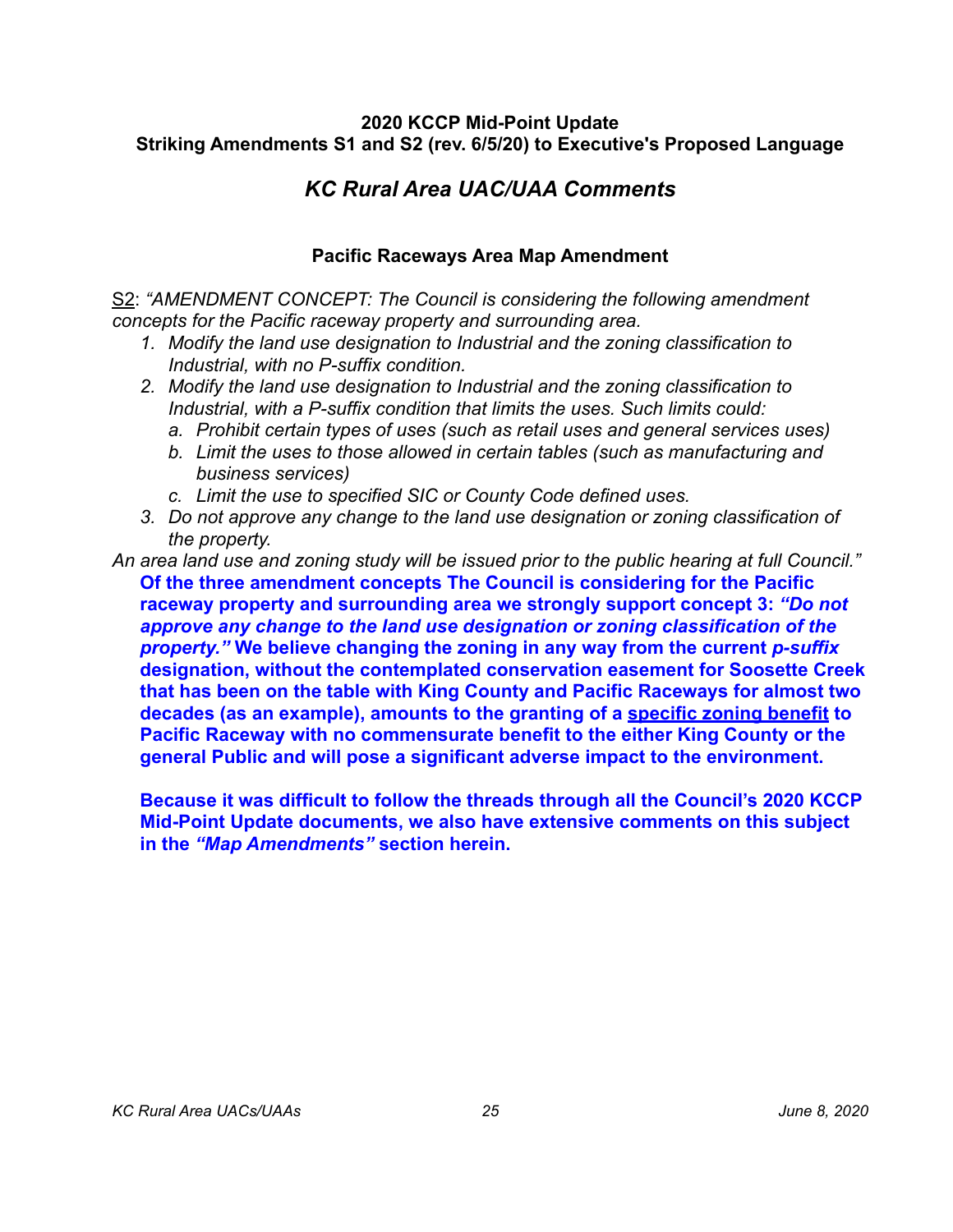# *KC Rural Area UAC/UAA Comments*

## <span id="page-25-0"></span>**Executive's Code Study 4: Organics Composting Regulations**

Code Study: *"Review the potential for siting organic composting facilities. Consider sites in the rural area, including those that currently have a Mineral use designation and implementing zoning, and consider whether to modify the land use and zoning to Rural Area, either outright or with property-specific conditions that would be appropriate for organic composting facilities as a primary use. Consider modifying associated policies or development regulations associated with organic composting facilities as a materials processing use at such locations."*

*"The term "organics composting facilities" is not defined in the King County Code. However, for the sake of consistency with Motion 15329, this code study uses the term "organics composting" and "organics composting facility" to mean industrial scale, commercial foodand yard-waste composting at an approved facility."*

*"The one organics composting facility currently operating in unincorporated King County is* 

*permitted as a Materials Processing Facility.2 Materials processing facilities are defined in the zoning code (King County Code 21A.06.742) as follows:*

### *'Materials processing facility:*

- *A. A site or establishment, not accessory to a mineral extraction or sawmill use, that is primarily engaged in crushing, grinding, pulverizing or otherwise preparing earth materials, vegetation, organic waste, construction and demolition materials or source separated organic materials and that is not the final disposal site; and*
- *B. A site or establishment lawfully established before October 10, 2004, as an interim recycling facility for processing source separated, organic materials.'*

*Materials processing facilities are allowed in the Forest, Mineral, Rural Area, and Industrial zones under certain conditions (see Table 1). They are allowed as accessory, not primary, uses in the Forest and Mineral zones due the Growth Management Act provisions that prioritize primary forestry and mining uses on designated Natural Resource Lands.*

*2 This code study assumes that the materials processing facility definition would apply to new organics composting facilities."* 

### **We understand the study itself found that no** *new* **King County Code was necessary and, thus, recommended no action be taken by the Council. However,**

*KC Rural Area UACs/UAAs 26 June 8, 2020*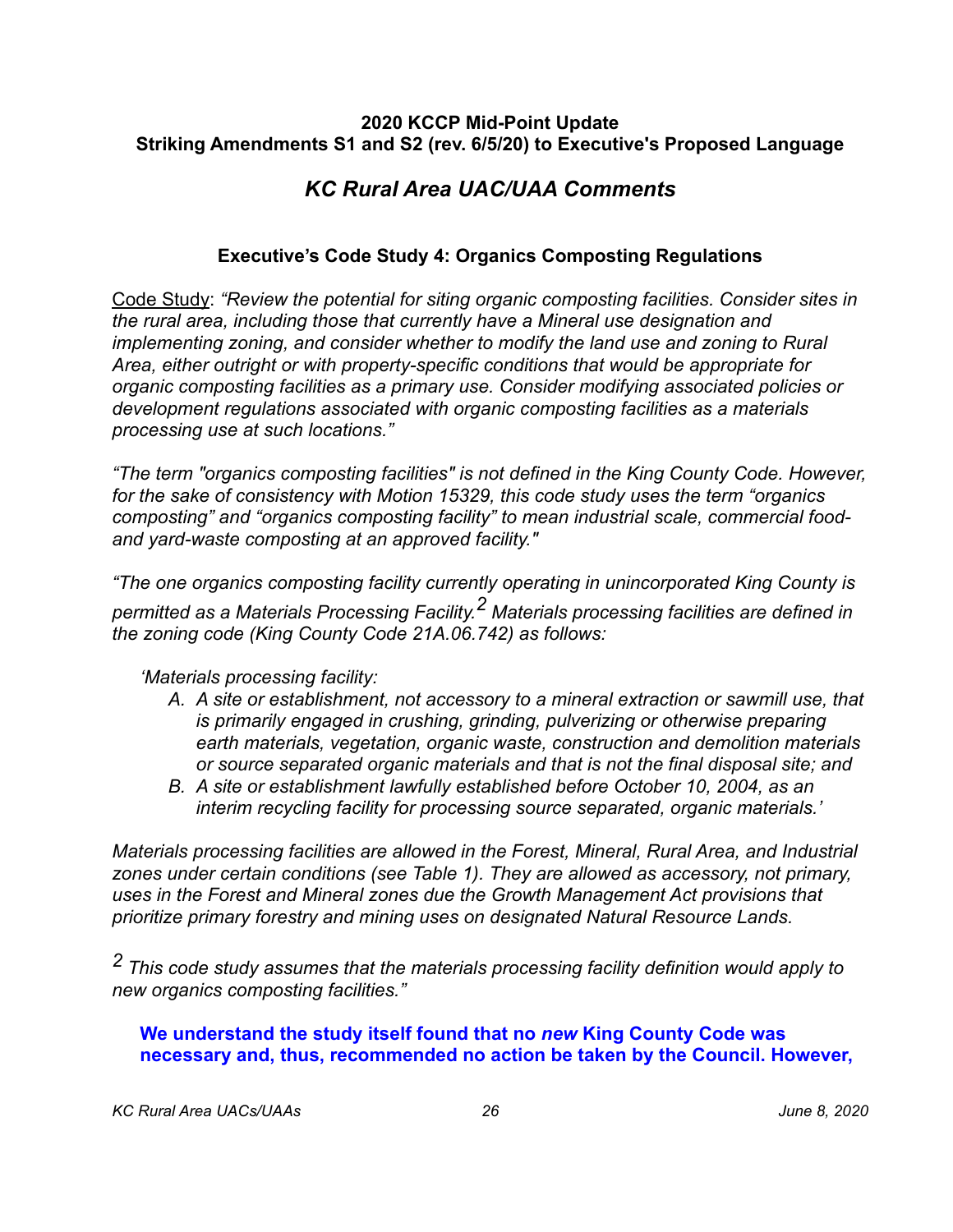## *KC Rural Area UAC/UAA Comments*

**we do not agree with the Executive's basic premise to assume** *"materials processing facility definition would apply to new organics composting facilities"* **and, thus, believe the Code Study was flawed.** 

**Allowing more industrial-scale facilities that** *pretend* **to be composting facilities to go unbridled, uncontrolled in the Rural Area is inexcusable. We all need to be held accountable for the damage and disappearance of local habitat and clean water in the local rivers, particularly those that the endangered salmonoids depend on for life.** 

**Further, we believe the existing King County Code (21A.06.742) that allows industrial-scale operations, such as** *"materials processing facilities,"* **in the Rural Area, is flawed. We do not want to see any industrial-scale operations, such as industrial-scale farming or industrial-scale livestock operations located or allowed in the Rural Area. Industrial-scale facilities simply do not belong in the Rural Area.** 

**We as a community and County have gotten this wrong for so long, that there is not much left to save. We have a narrow window to preserve what is necessary in the Rural Area, otherwise it will be gone forever—along with our cherished rural way of life. Many decades of experience have proven that we cannot depend on such industrial-scale businesses to do the right thing. Once these industrial sites are permitted (whether I- or RA-zoned), they could (and some have in the past) take advantage of being in the Rural Area to disregard different aspects of the KC Code to do what they want. It is better to keep these businesses in the Urban Growth Area where they are close to the population they serve and where more eyes are on their operations to prevent them from willfully creating more damage and degradation.** 

**We can provide the Council multiple examples of such industrial-scale facilities in the Rural Area and are willing to go into details at its request.** 

**Consequently, we call for the Council to revisit this Code section and, thus, begin to rectify such an inconsistency with basic Rural Area policies elsewhere in the Comprehensive Plan.**